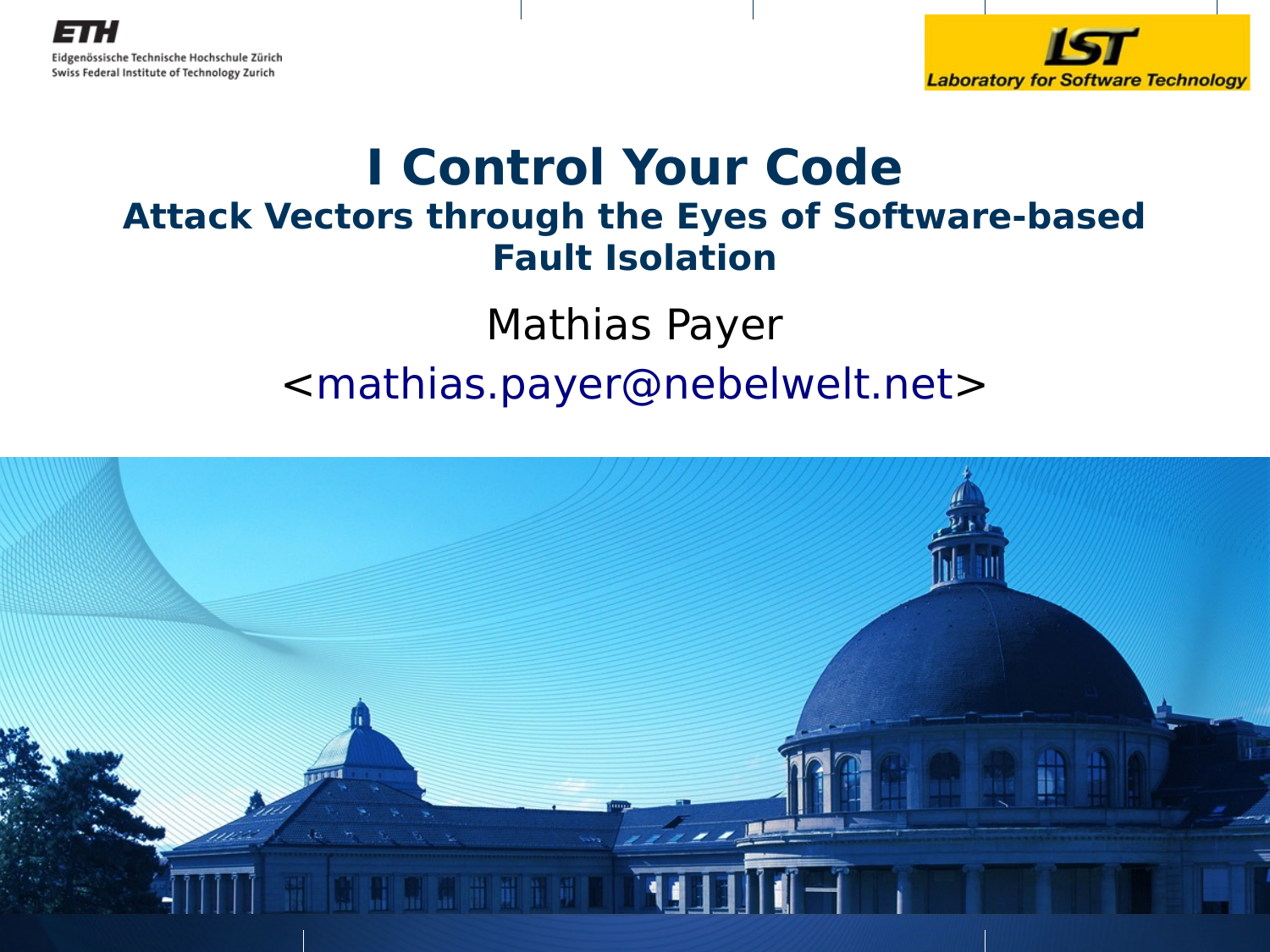#### **Motivation**

- Current exploits are powerful because
	- Applications run on coarse-grained user-privilege level
		- Every exploit has full user-privileges
	- Local privilege escalation through auxiliary attacks
- **Tight security-models limit privileges on both** 
	- **A** per-application level and
	- A per-user level
- Idea: each application only has access to the data owned by a specific user that is useful for the application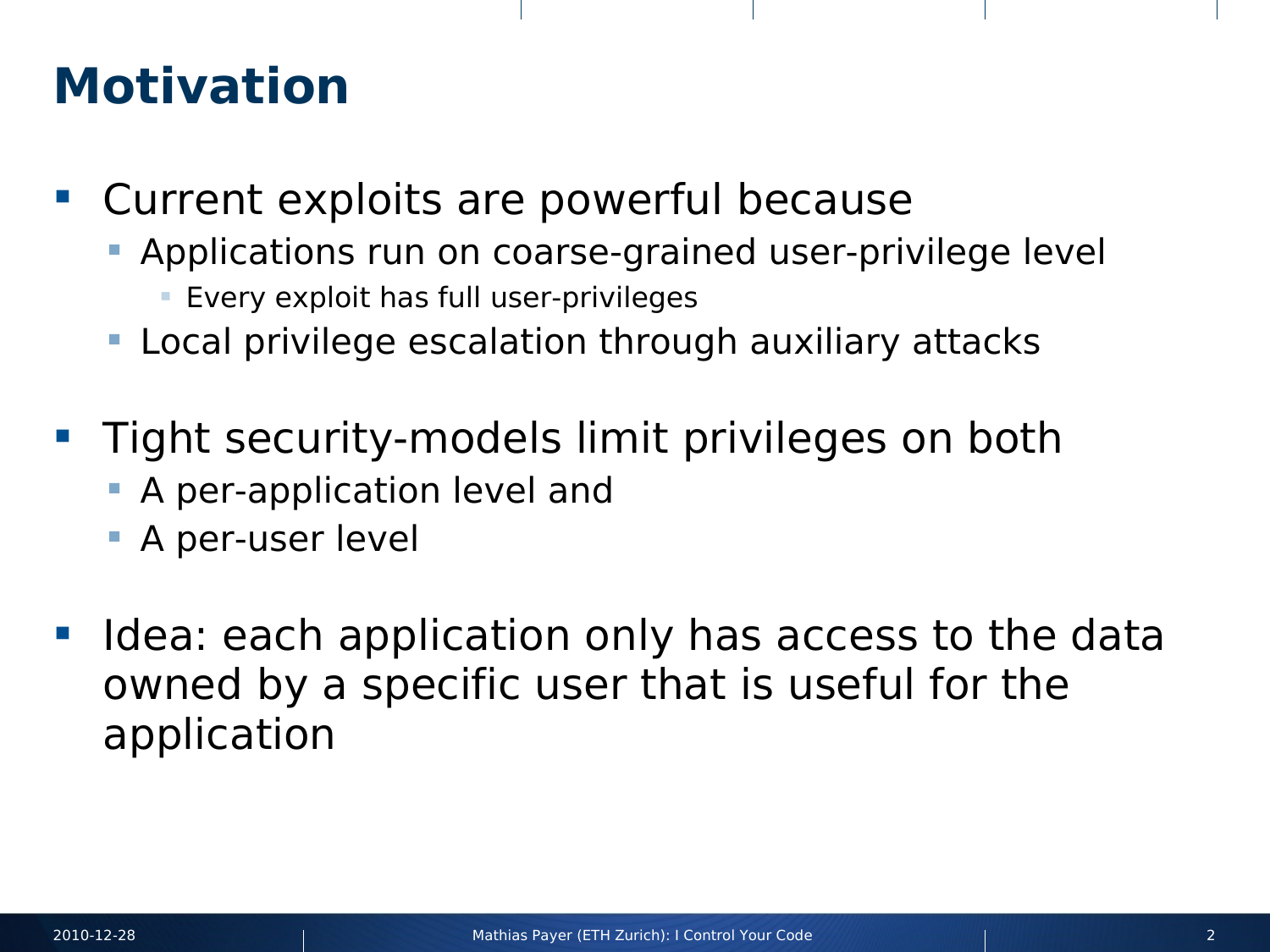### **Fahrplan**

- **Introduction**
- **Protection through virtualization**
- **Attack Vectors** 
	- **Code Injection**
	- **Return-oriented programming**
	- **Format String Attacks**
	- **Arithmetic Overflow**
	- **Data Attacks**
	- **x86 64 vs. i386 code**
- Demo
- **Conclusion**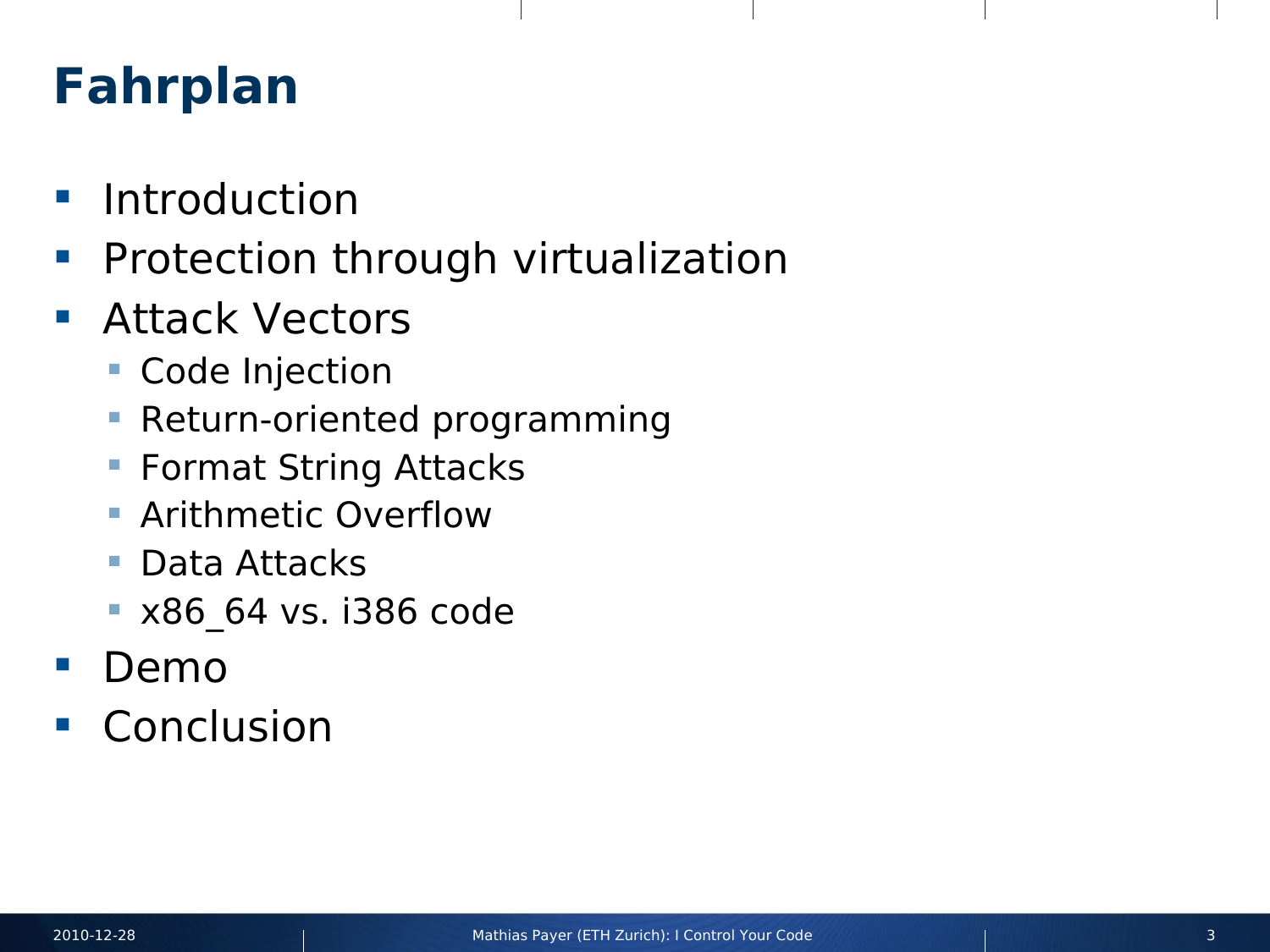#### **Introduction**

- **Software security is a challenging problem** 
	- Both managed and unmanaged languages are prone to attacks
	- Many different forms of attacks exist
- **Low-level bugs are omni-present** 
	- **And high-level languages compile down to low-level code**
- **Hard to eliminate bugs** 
	- They are hard to find and hard to fix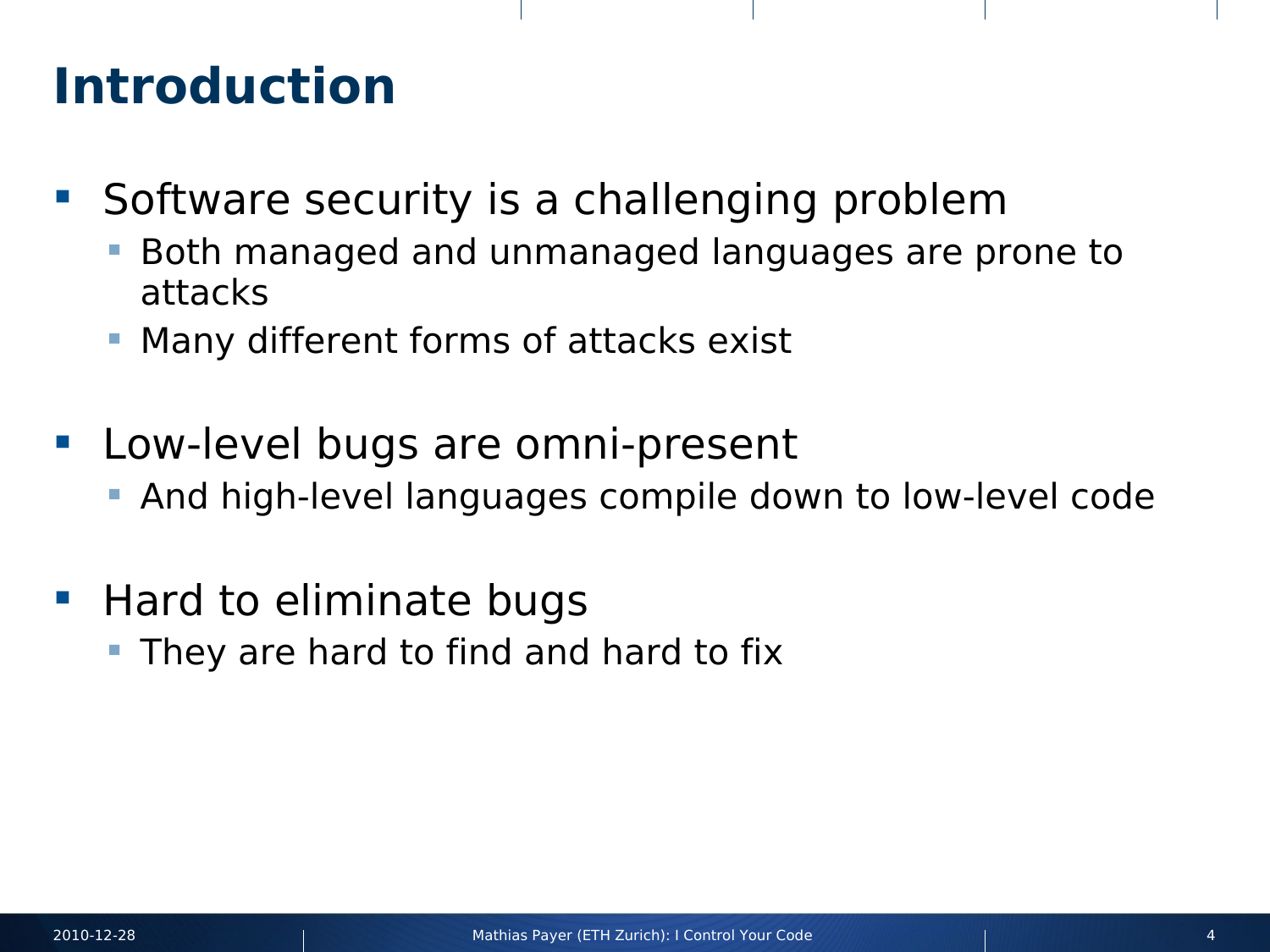#### **Introduction**



- **Programmers rely on too many assumptions** 
	- That are not necessarily part of the semantics of the programming language, e.g.,
		- Memory layout (little vs. big endian)
		- Type sizes (long is always 4 byte long)
		- Variable placement (layout of structures)
- Goal of this talk:
	- Understand attack vectors and constraints
	- Know how to defend yourself against the attacks
		- **Different techniques and security measurements**
		- **Security analysis**
		- Know your assumptions (e.g., language, compiler, architecture)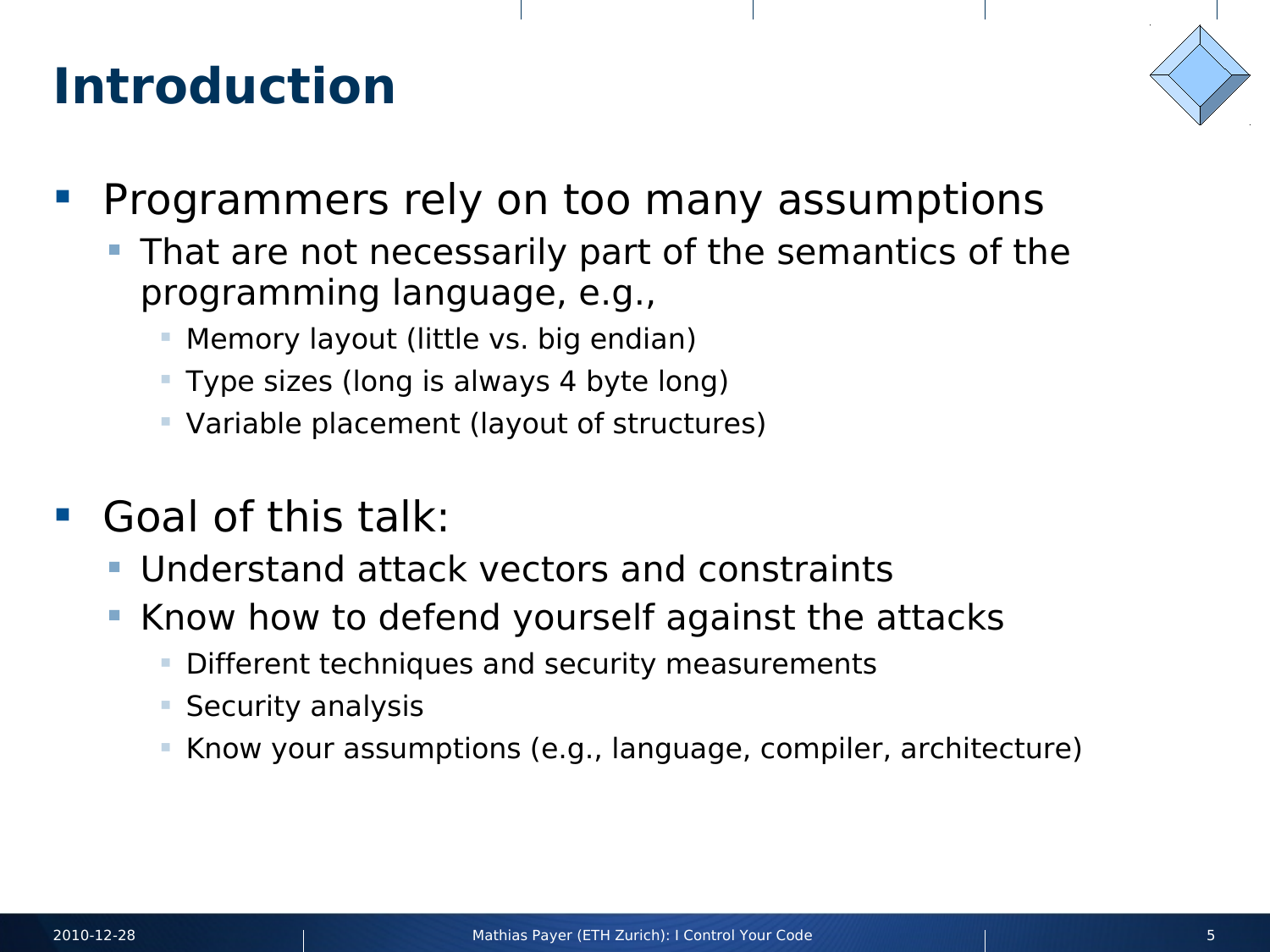# **Fahrplan**

- **Introduction**
- **Protection through virtualization**
- **Attack Vectors** 
	- **Code Injection**
	- **Return-oriented programming**
	- **Format String Attacks**
	- **Arithmetic Overflow**
	- **Data Attacks**
	- **x86 64 vs. i386 code**
- **Demo**
- **Conclusion**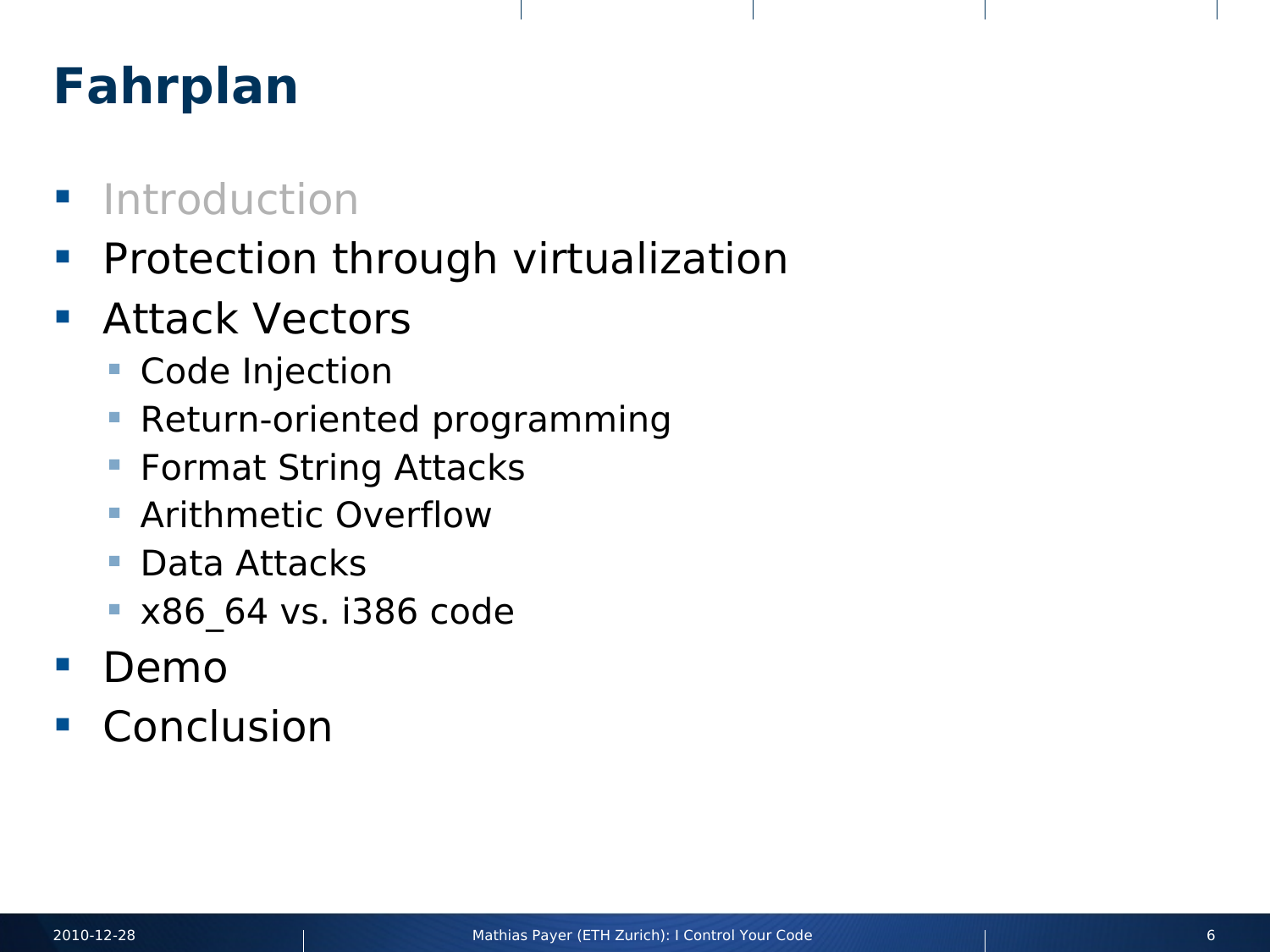# **Protection through virtualization**

- **Example 12 Theory other problems in CS security can be** increased through an additional layer of indirection
- We propose a user-space virtualization system that secures all program code and authorizes all system calls

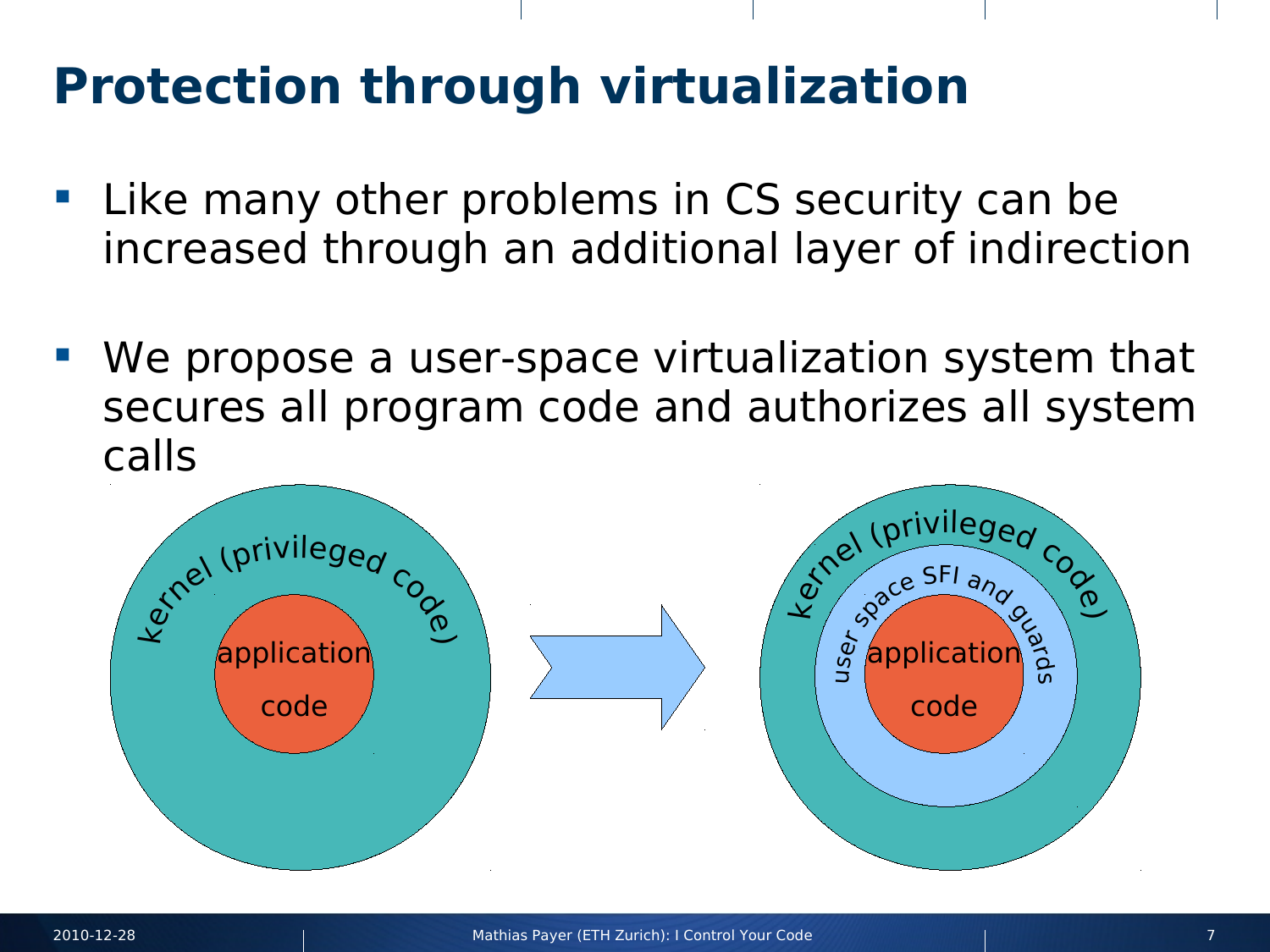### **Protection through virtualization**

- **Security principles:** 
	- All code is translated before it is executed. Additional guards are added to the translated code
		- Catches control flow transfers to illegal locations (code injection)
		- Catches illegal control flow transfers (arc attacks)
		- Catches jumps into other instructions
		- Catches switches between i386 and x86\_64
	- All system calls are authorized by a policy
		- Catches privilege escalation
		- Catches data bugs that execute unintended system calls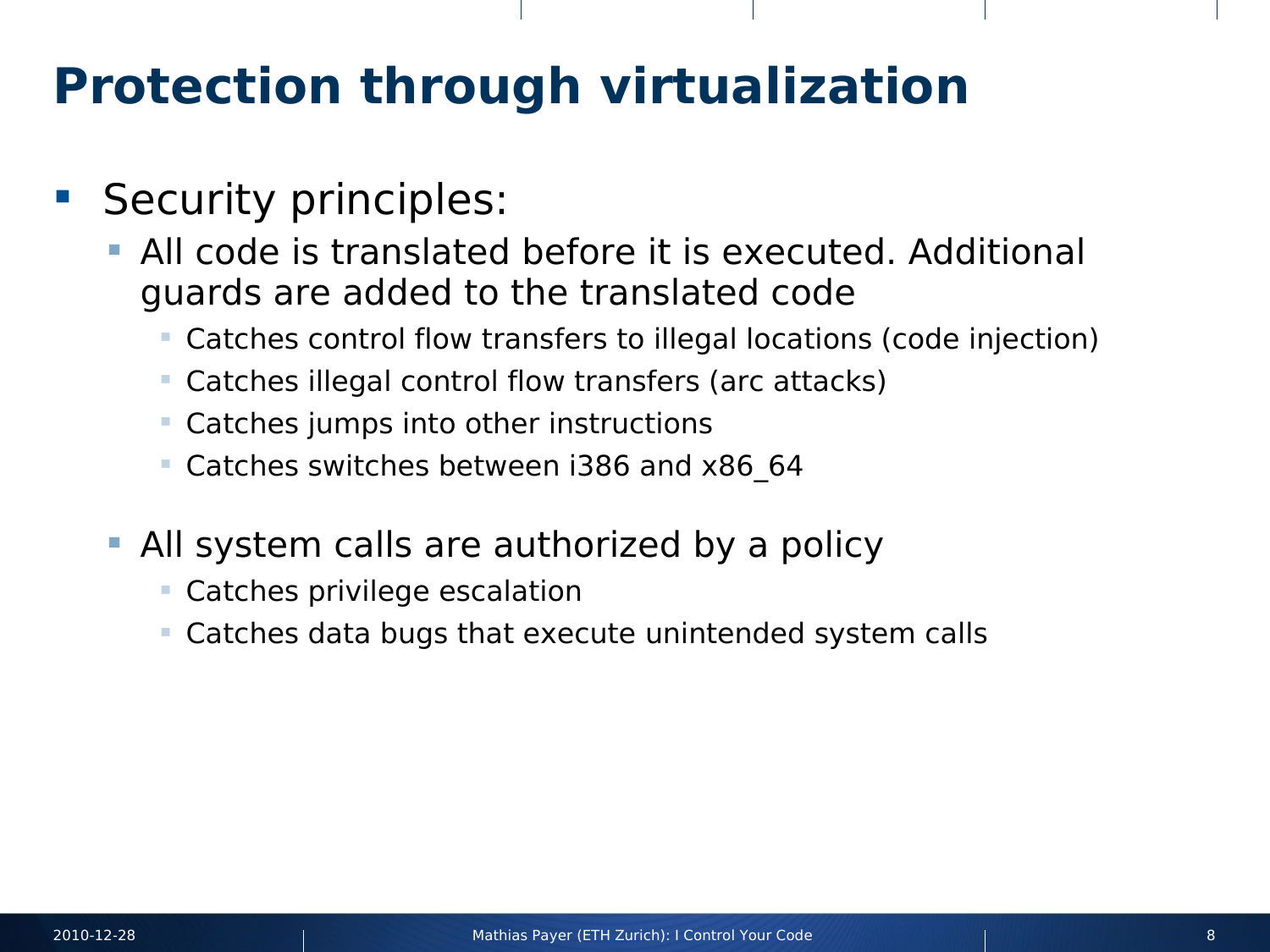# **Virtualization in a nutshell**





**See: Generating Low-Overhead Dynamic Binary Translators** (Mathias Payer, youtube.com/watch?v=VIxaQeAHIxs)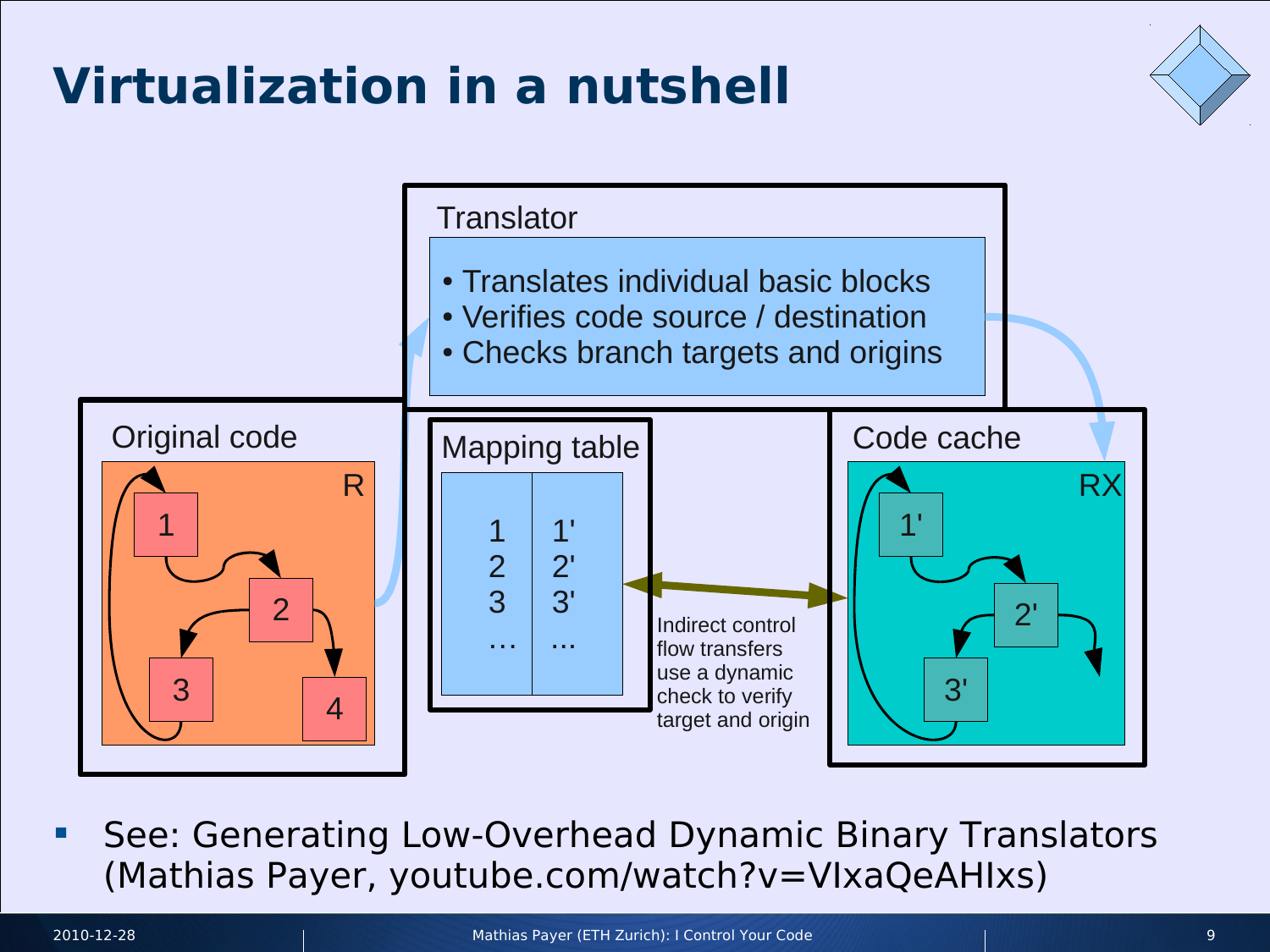# **Static security guards**



- **Check code location** 
	- Exported in module / object as code region
	- Verify permissions of the page according to the module
- Check target of static control transfers
	- Permission check (through GOT global offset table) for inter-module transfers
	- Verify valid instructions from the beginning of a function to the target of the jump instruction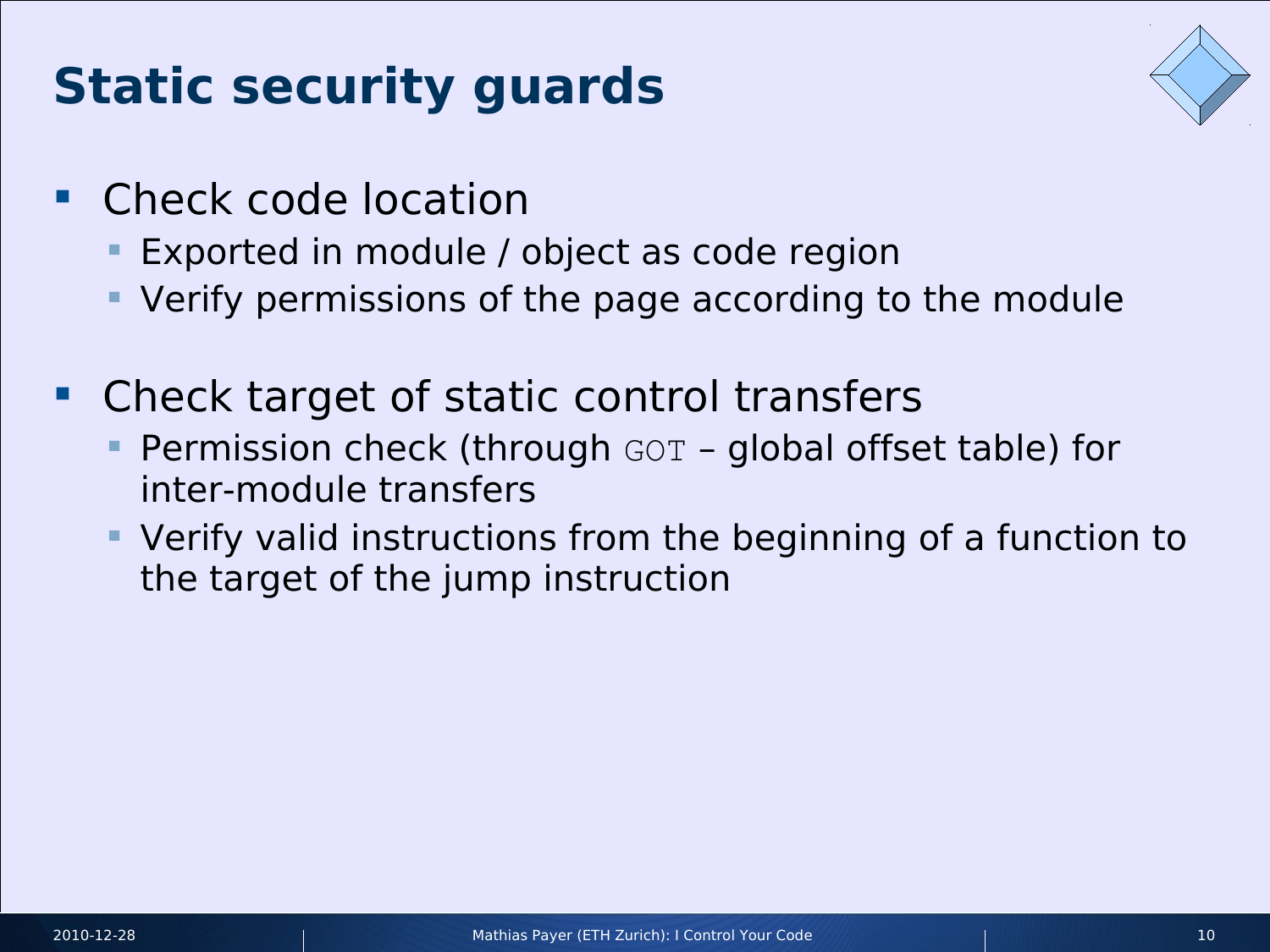# **Dynamic security guards**



- **Dynamic checks for dynamic control transfers** 
	- Return instructions, indirect calls, indirect jumps
	- Verify that target is valid and translated
	- Untranslated targets fall back into the static check
- **Verify return instructions** 
	- Validate stack and use a shadow stack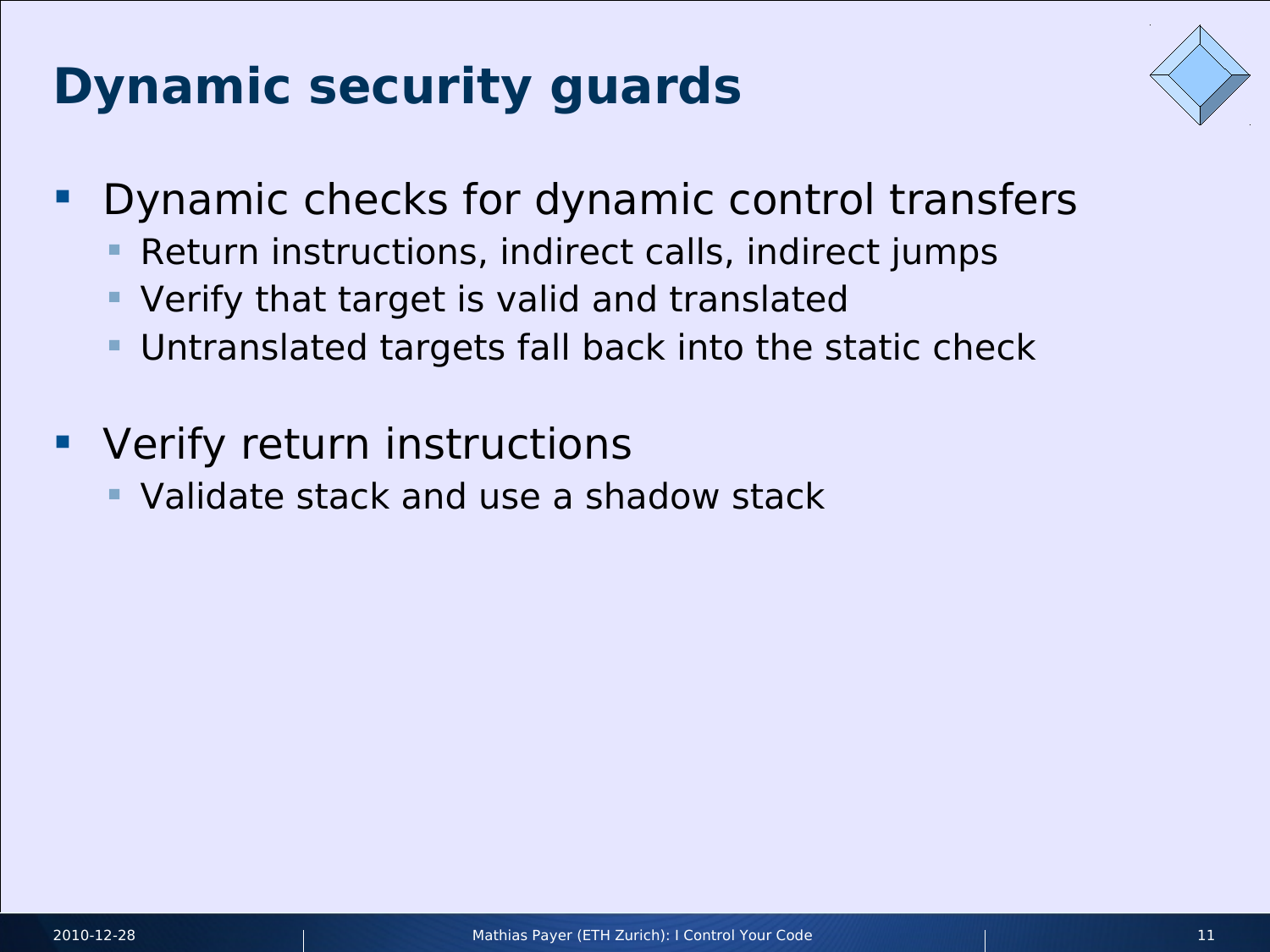# **System call authorization**



- **System calls redirect to an authorization framework** 
	- Policy based authorization
		- For wide variety of system calls and parameter combinations
	- **Authorization functions** 
		- **For redirected system calls**
		- Reimplementations of system calls in user space
		- Additional validation of dangerous system calls : mmap (overlapping regions); mprotect (make code executable); fork (new processes); clone (new threads)
- System calls are allowed, redirected to the authorization function, or the program is terminated with a security exception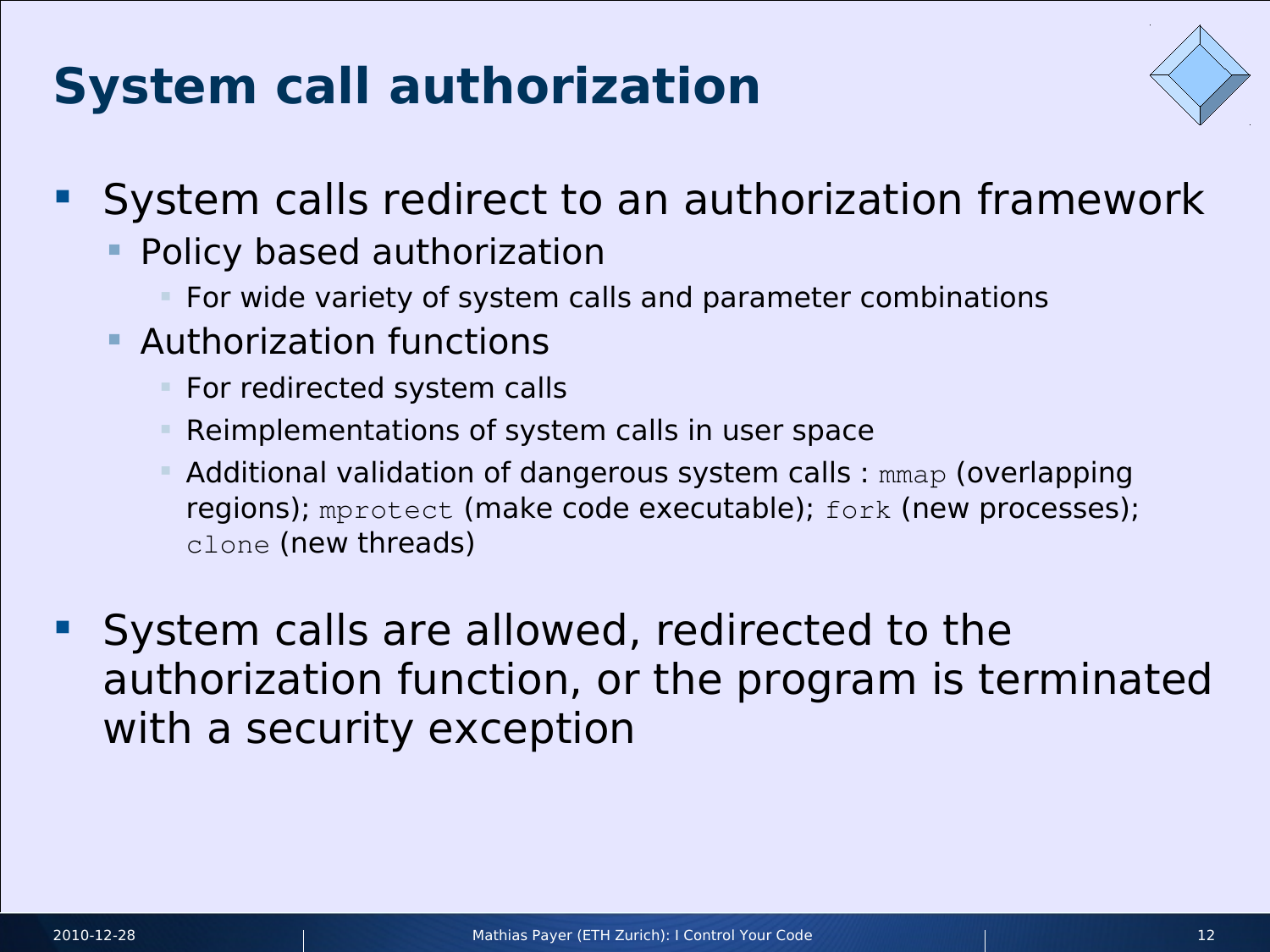# **Fahrplan**

- **Introduction**
- **Protection through virtualization**
- **Attack Vectors** 
	- Code Injection
	- **Return-oriented programming**
	- **Format String Attacks**
	- **Arithmetic Overflow**
	- **Data Attacks**
	- **x86 64 vs. i386 code**
- **Demo**
- **Conclusion**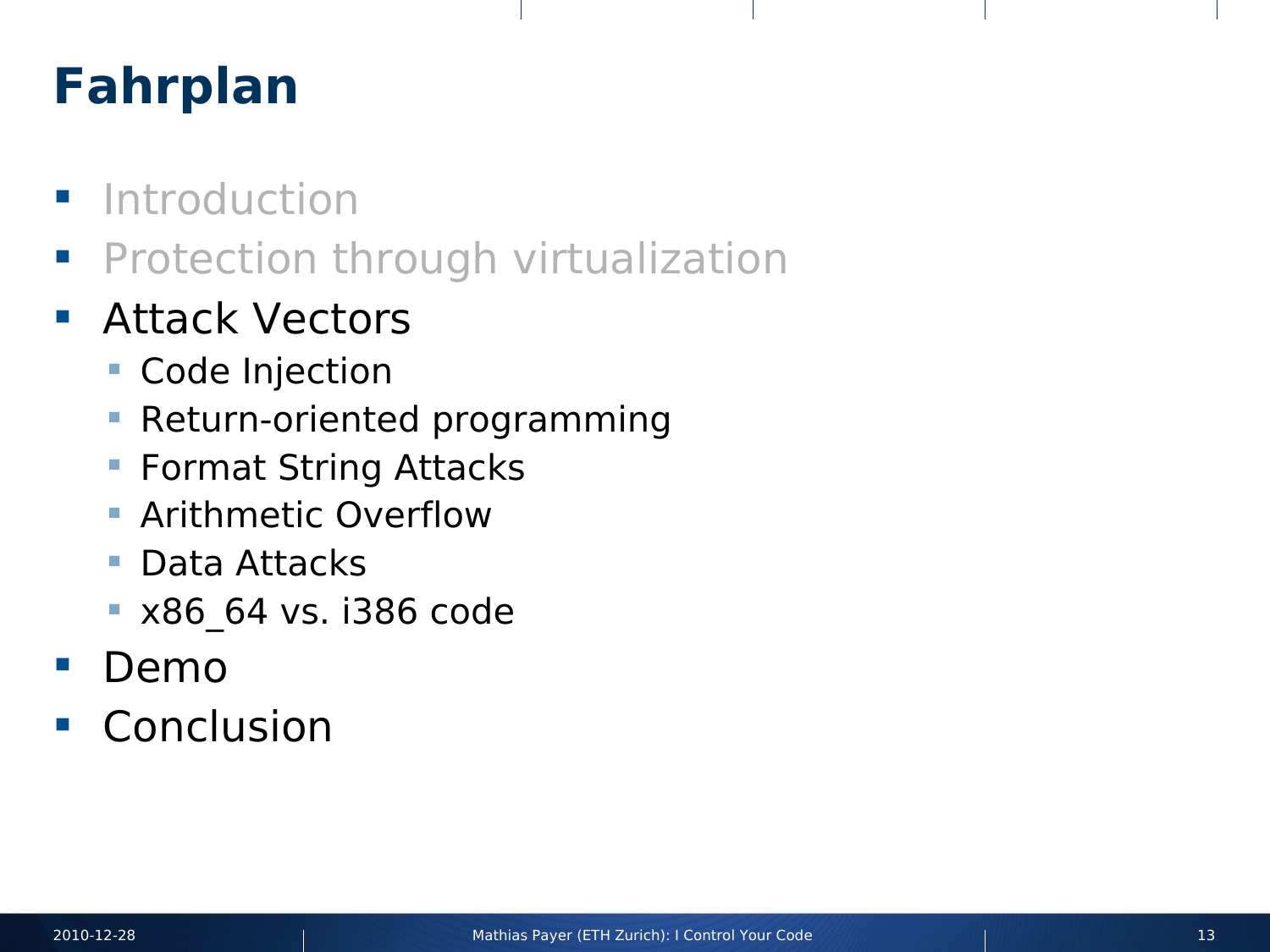#### **Attack vectors**

- **Attacks redirect control flow** 
	- **New or alternate locations are reached**
	- **Execution is different from unaltered run**
- An attack exploits the fact that the programmer or the runtime system is unable to check
	- **the bounds of a buffer or**
	- to detect a type overflow or
	- **to detect an out-of-bounds access**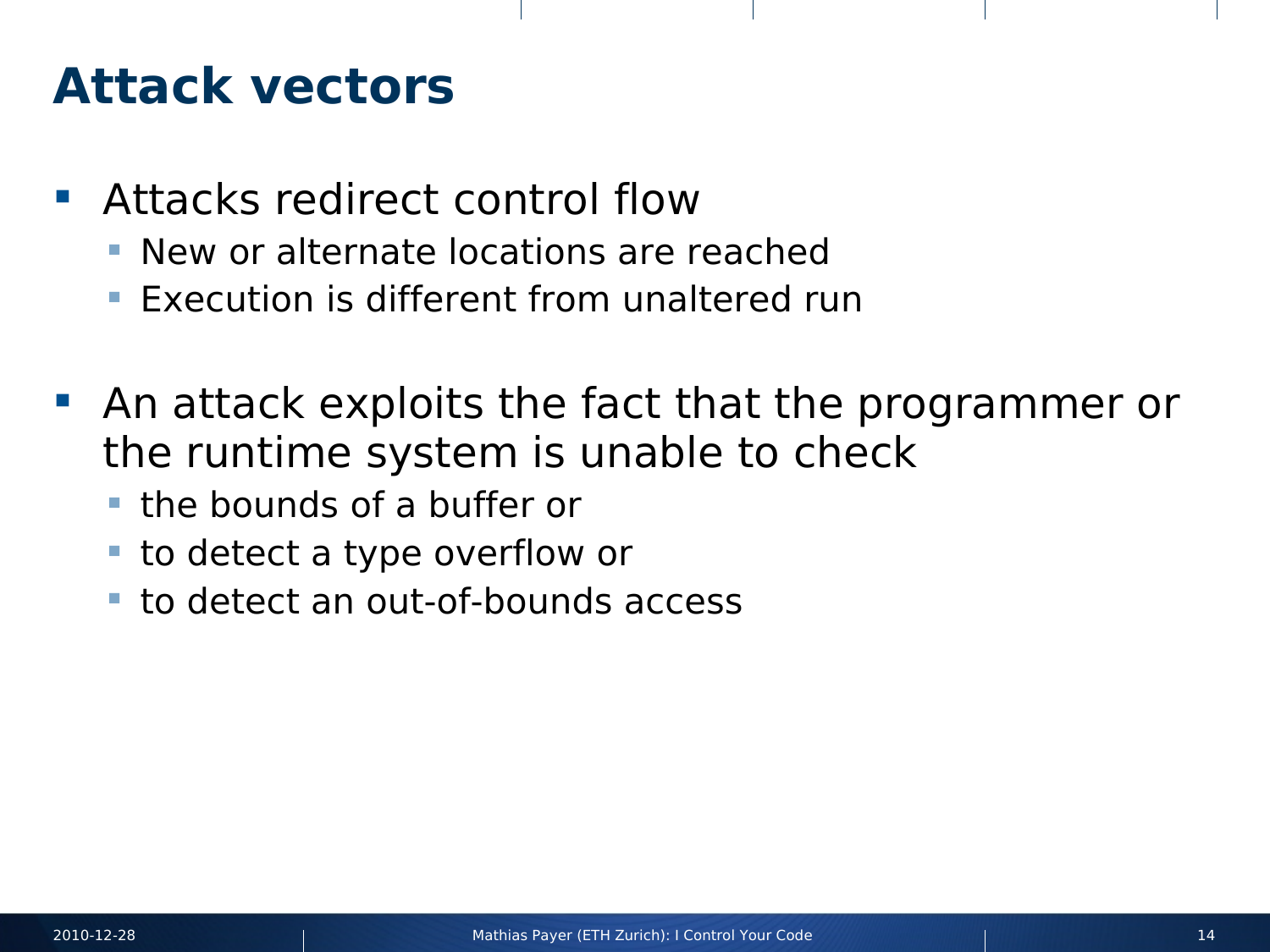## **Code injection**

- **Injects new executable code into the process image** of a running process
	- $\blacksquare$  Into buffer on the stack
	- Into heap-based data structures
- **Redirects control flow to the injected code** 
	- Overwriting the RIP (return instruction pointer)
	- Overwriting function pointers, destructors, or data structures of the memory allocator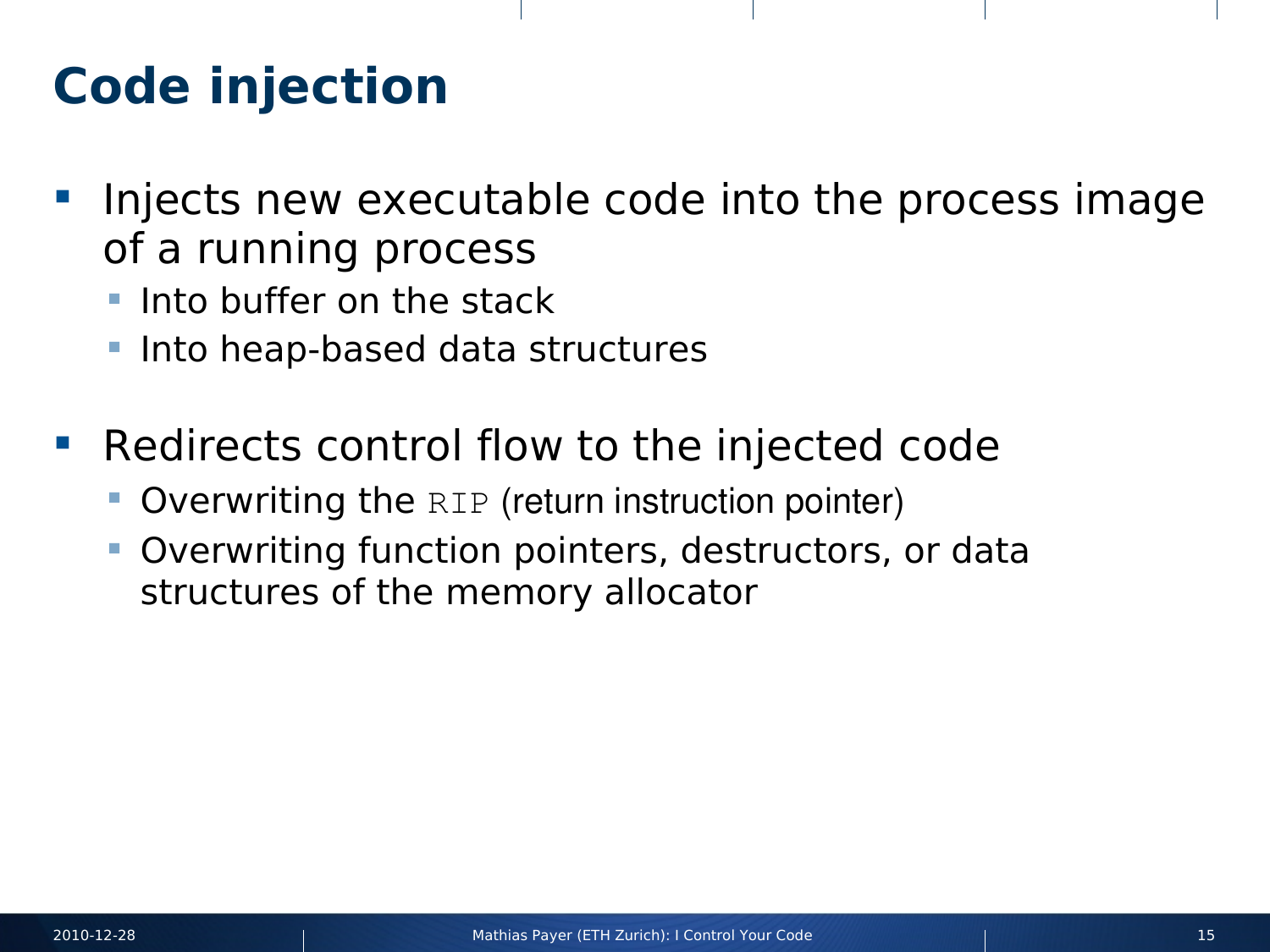# **Code injection: stack-based**

- **Exploits a missing or incomplete bound check on** stack-based buffers
- Exploit uses two steps:
	- Buffer on the stack is filled with machine-code
	- **Stack grows downwards and (eventually) overwrites RIP** with pointer back into the buffer
- Constraints
	- $\blacksquare$  Executable stack
	- Missing/faulty bound check
	- **RIP must not be verified/checked**
- See: Smashing the Stack for Fun & Profit (Aleph1, Phrack #49)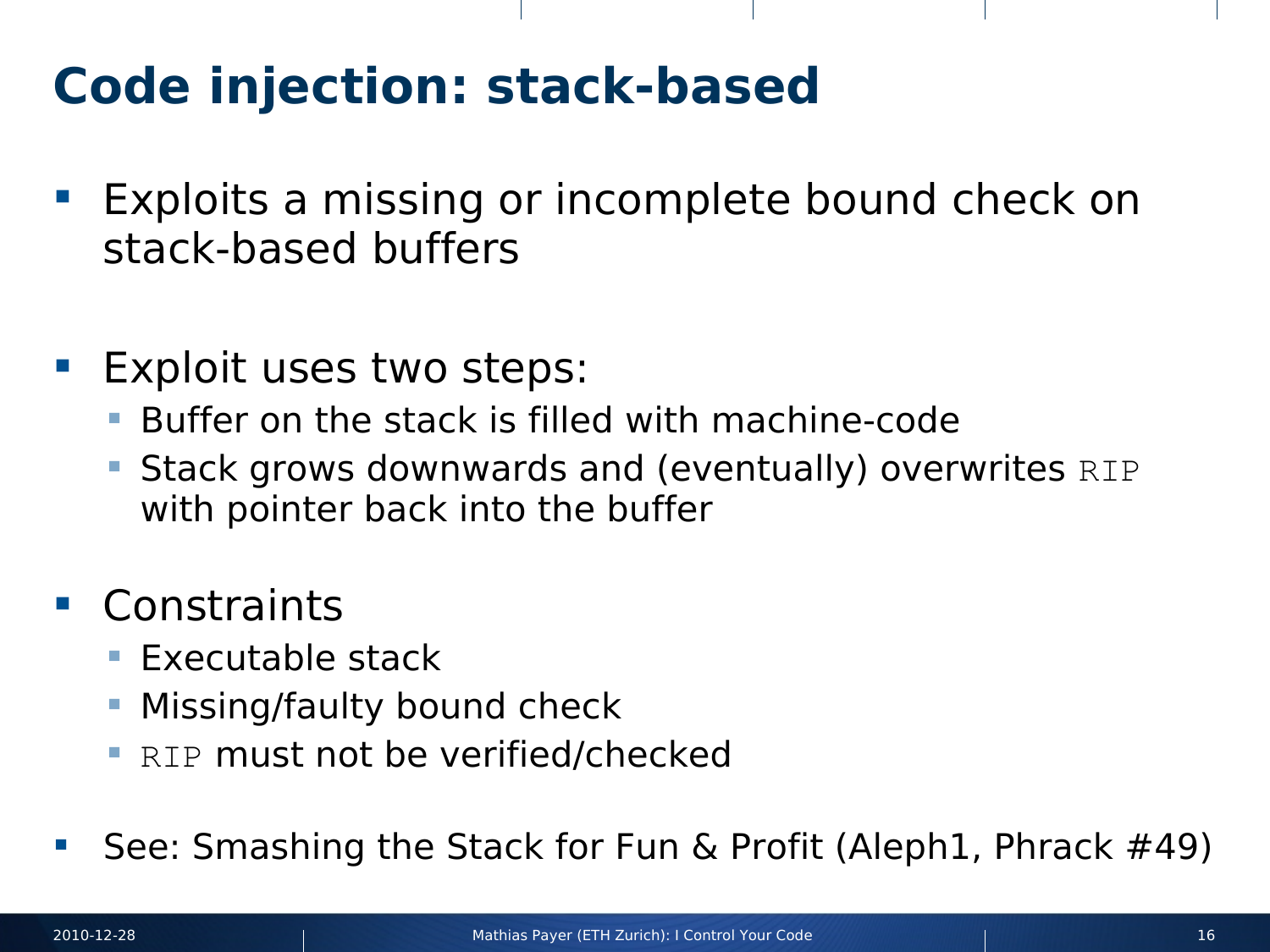#### **Code injection: stack-based**

int foobar(char\* cmp) { // assert(strlen(cmp)) < MAX\_LEN char tmp[MAX\_LEN]; strcpy(tmp, cmp); return strcmp(tmp, "foobar"); }

No bound checks when data is copied!

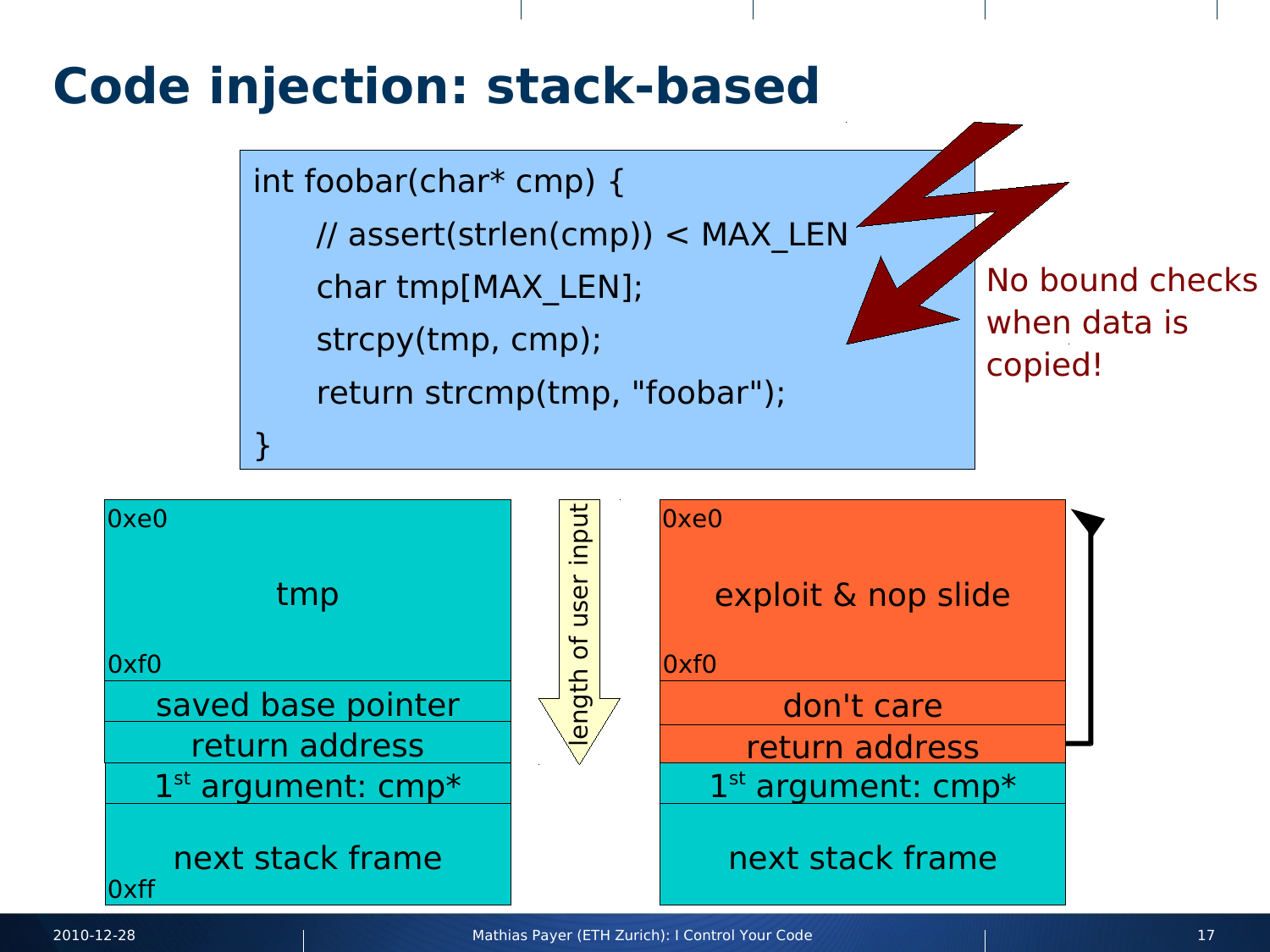# **Code injection: heap-based**

- **Exploits a missing or incomplete bound check on** heap-based buffers
	- Very similar to stack-based overflows
- **Exploit uses two steps:** 
	- Buffer on the heap is filled with machine-code
	- Function pointer, vtable-entry, (GLIBC) destructor, or memory management data-structure altered to redirect control flow
- **Constraints** 
	- **Executable heap**
	- Missing/faulty bound check
	- Successful redirection of the control flow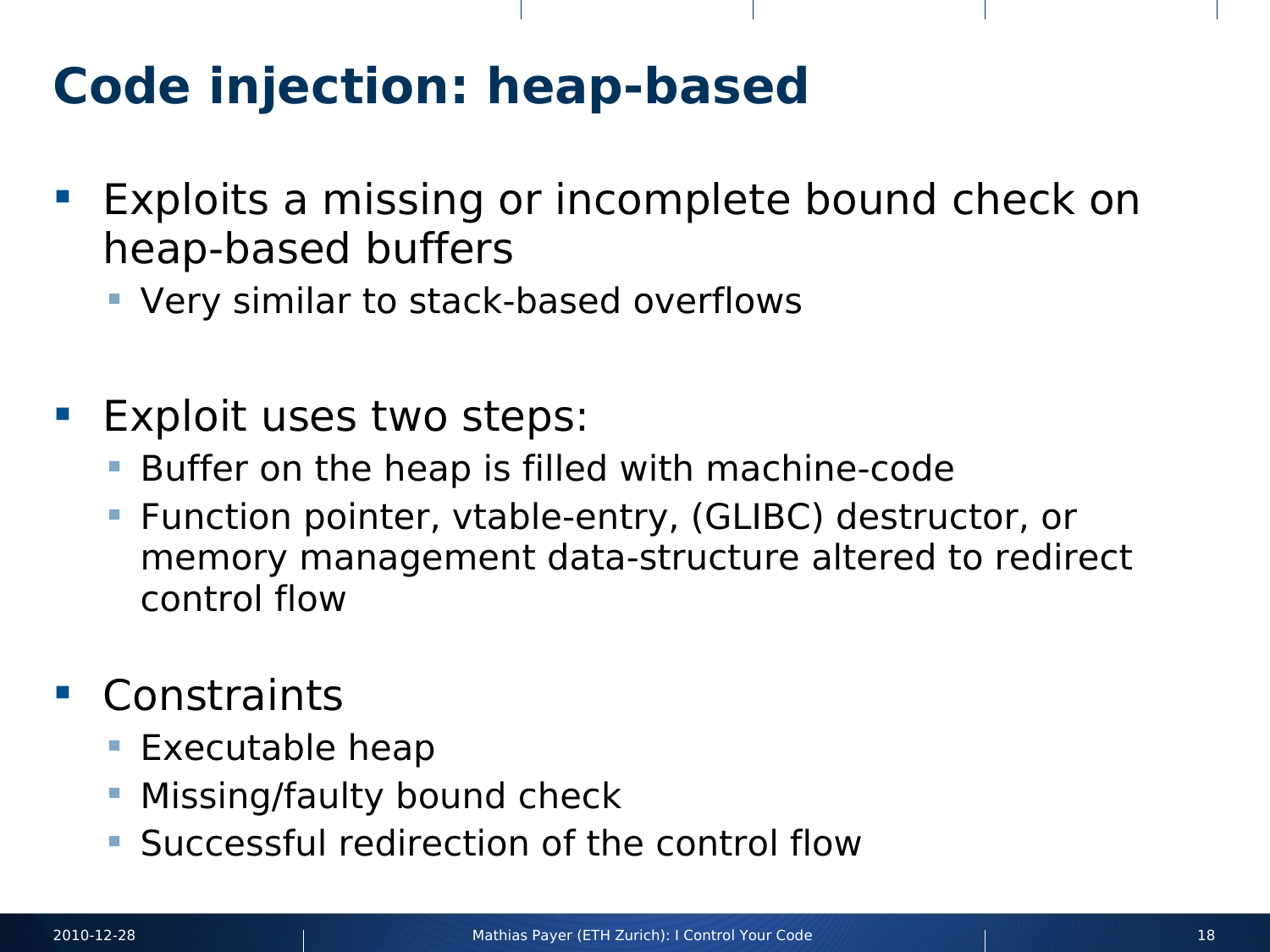#### **Code injection: heap-based**



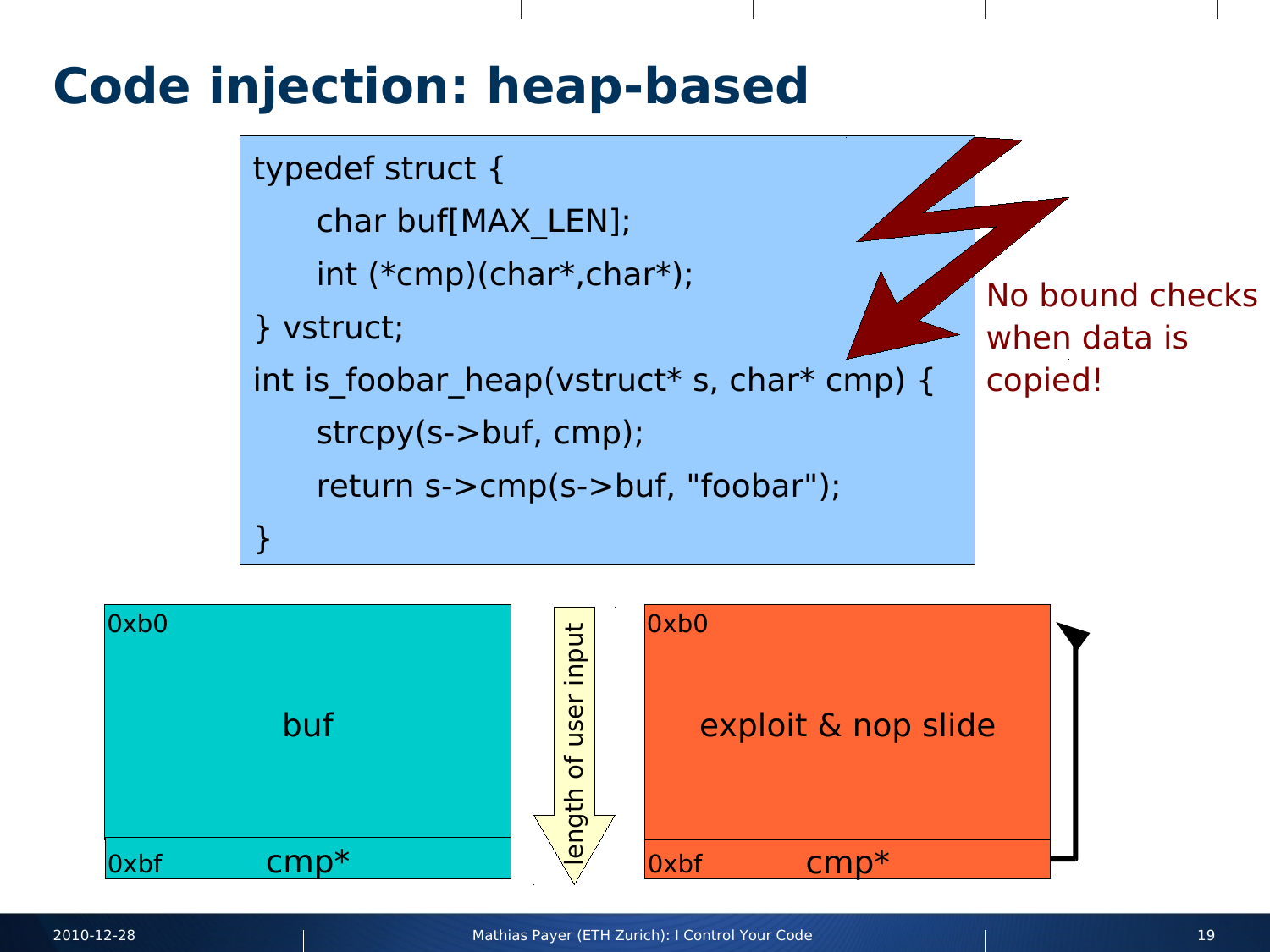# **Code injection: a tool writers perspect.**



- **The BT would stop the program when the control** flow transfer is detected
	- Before the shellcode is even translated
	- Two exceptions would be triggered
		- Code is (about to be) executed in a non-executable area
		- Function call to an unexported/unknown symbol (heap-based)
		- RIP mismatch (stack-based)
- Use BT to analyze exploits/shellcode
	- Catch new exploits and security holes
	- Use debugging info in application to fix bugs
	- Use BT to audit your own software / test your exploits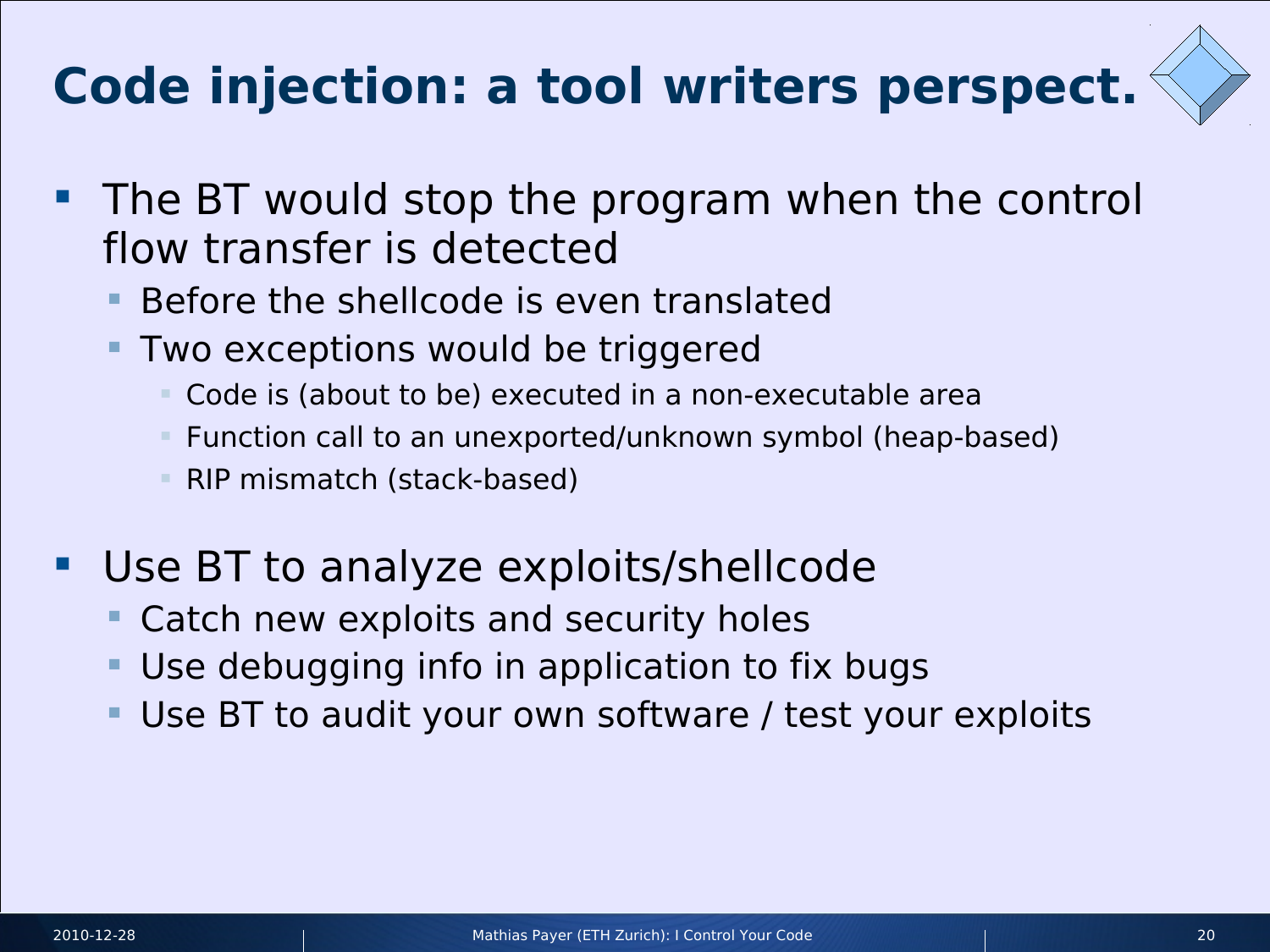# **Return-oriented programming**

- **Exploit already existing code sequences** 
	- Prepare the stack so that tails of library functions are executed one after another
- **Stack-based overflow is used to prepare multiple** stack invocation frames
	- Control flow redirected to tails of library functions
	- **Tails can be used to execute arbitrary code**
- Constraints
	- Missing bound check for the initial stack-based overflow
	- RIP must not be checked
- See: Return-Oriented Programming (Shacham, Black Hat'08)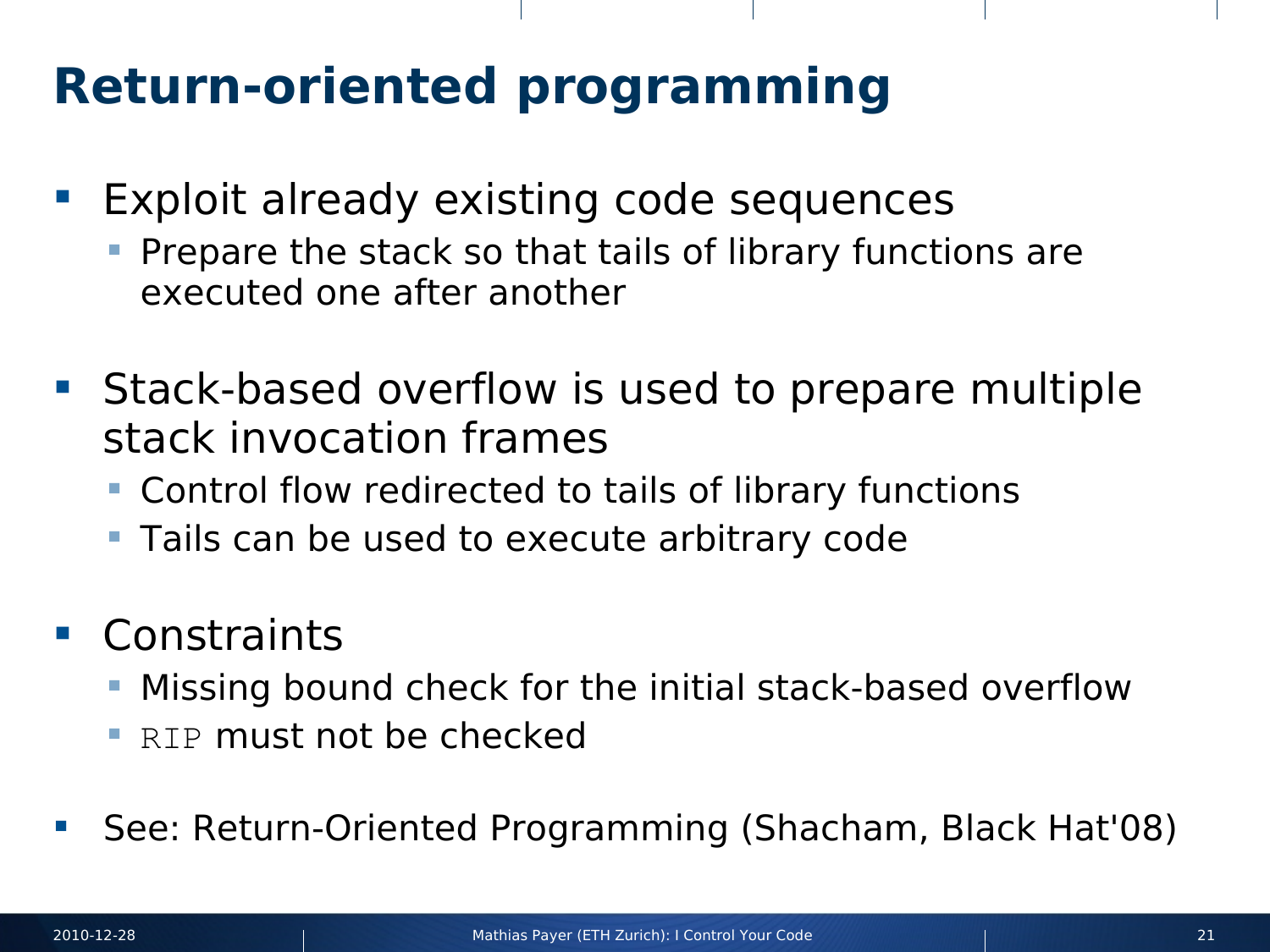#### **Return-oriented programming**

int foobar(char\* cmp) { // assert(strlen(cmp)) < MAX\_LEN char tmp[MAX\_LEN]; strcpy(tmp, cmp); return strcmp(tmp, "foobar"); }

No bound checks when data is copied!

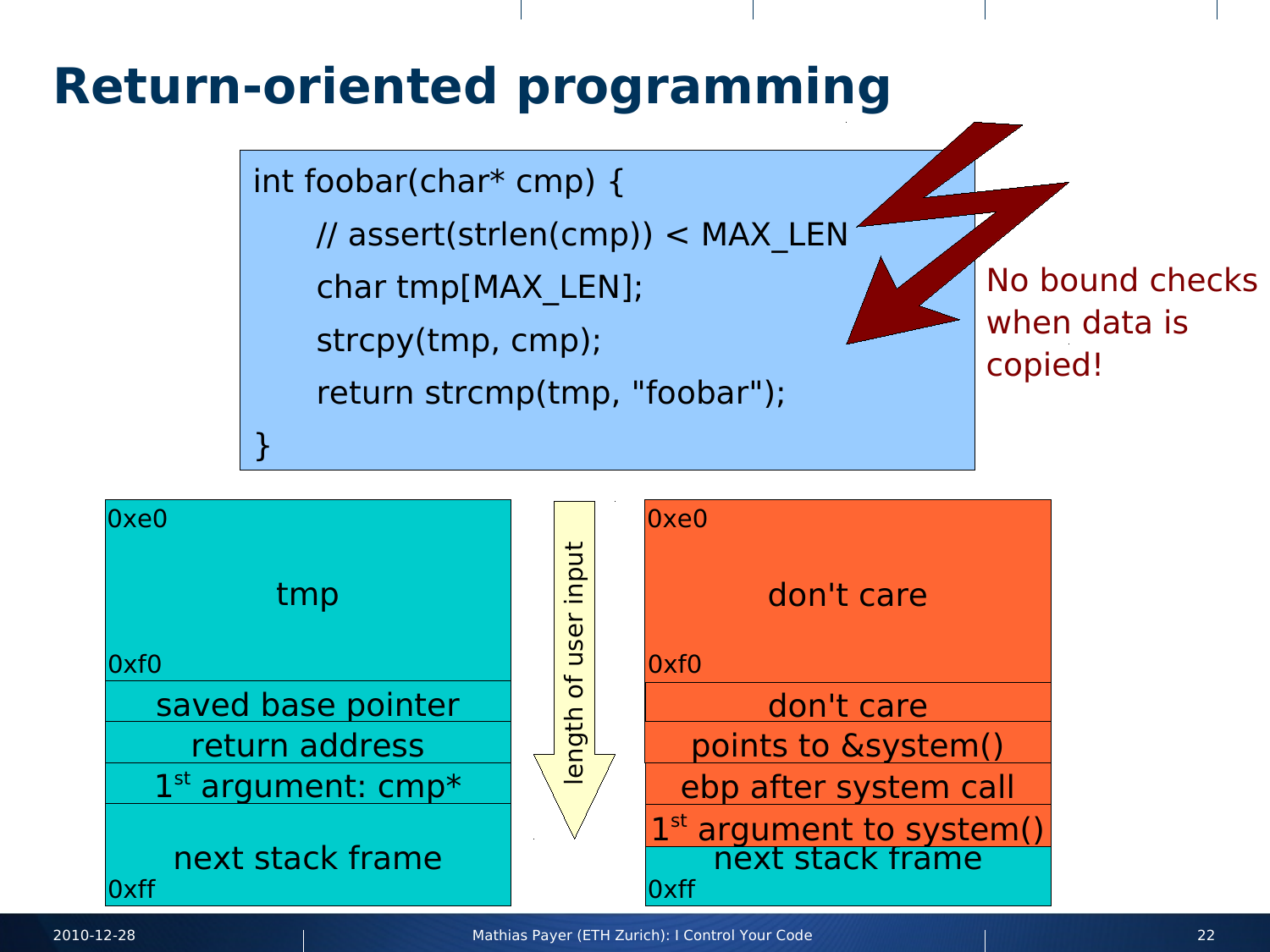# **ROP: a tool writers perspective**



- **The BT would stop the program when the control** flow transfer is detected
	- Before the function tail or libC function is translated
	- The execve system call would be stopped as well
- **Real attacks would chain multiple libC calls** 
	- Can be used to inject code into the address space in a legal manner (use mprotect to update permissions)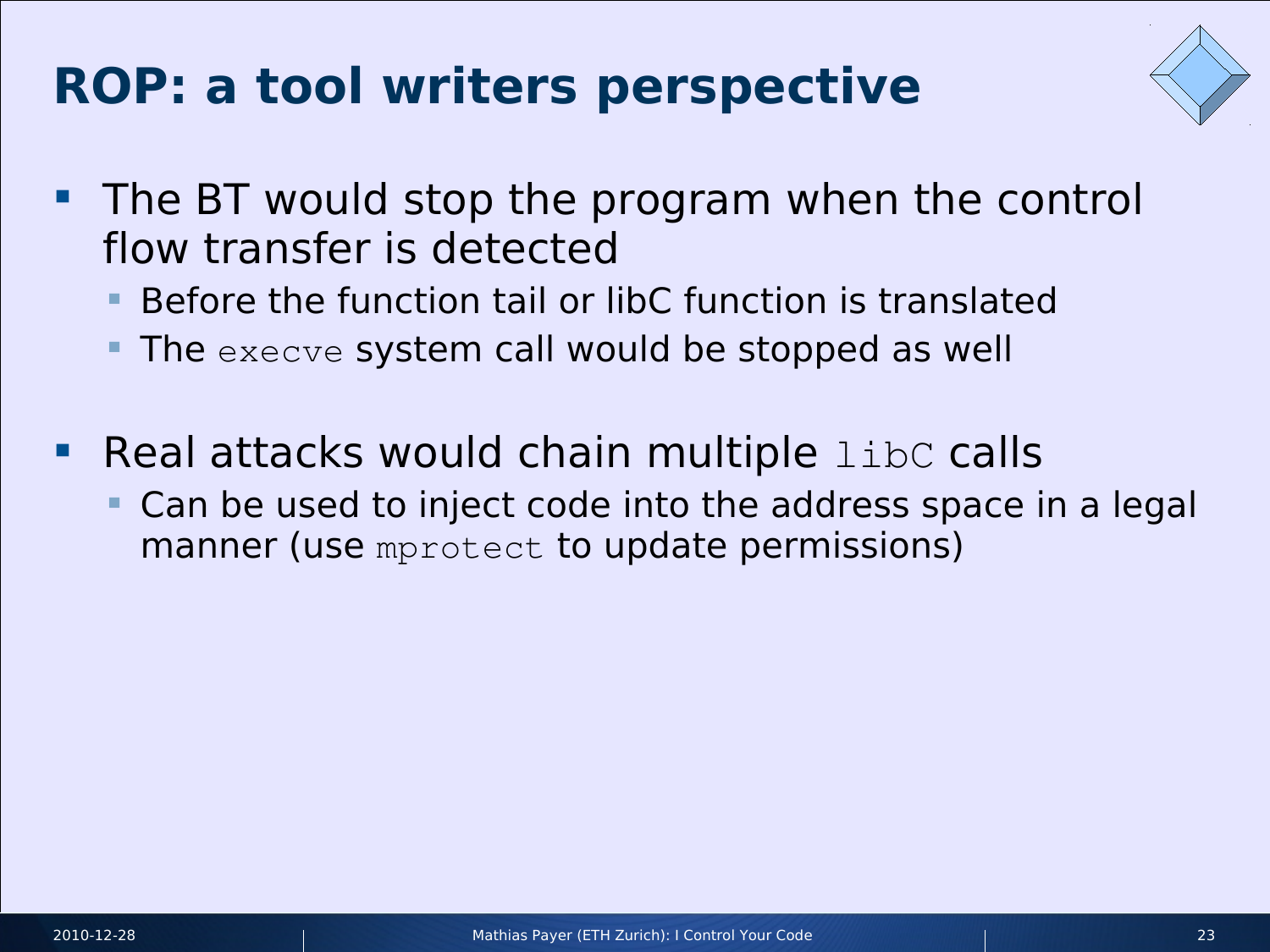#### **Format string attack**

- **Exploit the parsing possibilities of the print f-family** 
	- If a user-controlled string is passed to a printf function
- A combination of  $s_{\rm x}$  and  $s_{\rm n}$  in strings that are passed to printf unfiltered result in random memory reads and random memory writes
	- Careful preparation of the input is needed
- The format string must be allowed to contain  $a_n$ and, e.g.,  $\&\times$  to write to memory
	- Random writes can be used to redirect the control flow by overwriting, e.g., the RIP, destructors, or the vtable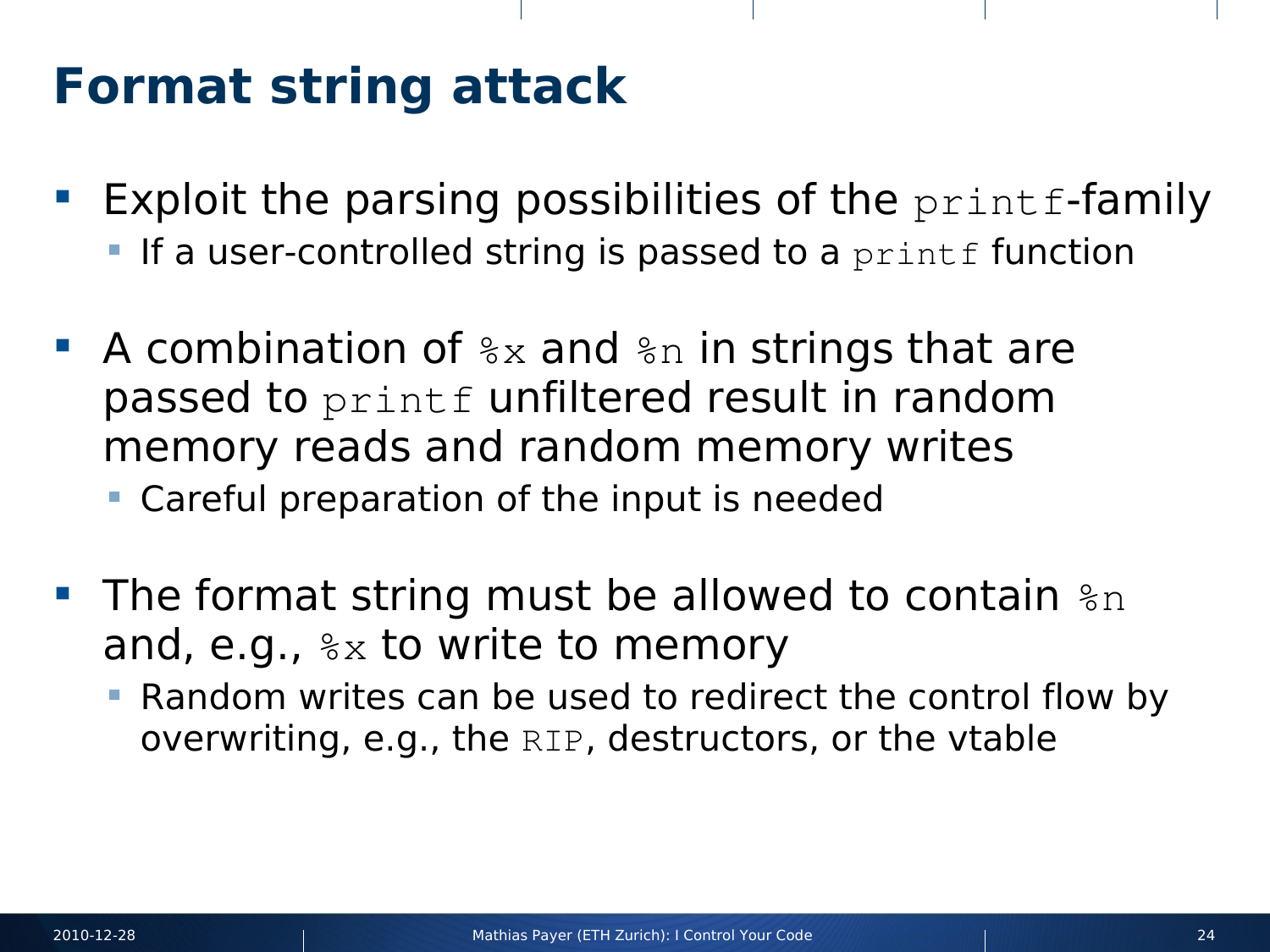### **Format string attack**

- printf examples:
	- printf("val: %d, ptr: %p, str: %s\n", a, &a, str);
		- $\blacksquare$ // value: 12, ptr: 0x7fffffffe27c, str: foobar
- **Interesting printf features** 
	- $\blacksquare$   $\text{SNN$x}$  use the NN-th parameter (out of order access)
		- $\gamma_{\text{MMx}}$  print the parameter using MM bytes
	- $\gamma$ <sub>8NN\$MMx</sub> print the NN-th parameter using MM bytes
	- $\delta$ hn write the amount of printed characters to the given parameter
	- *SKK\$hn* write the amount of chars to KK-th parameter
- General idea:
	- **Combine these features for random writes to memory**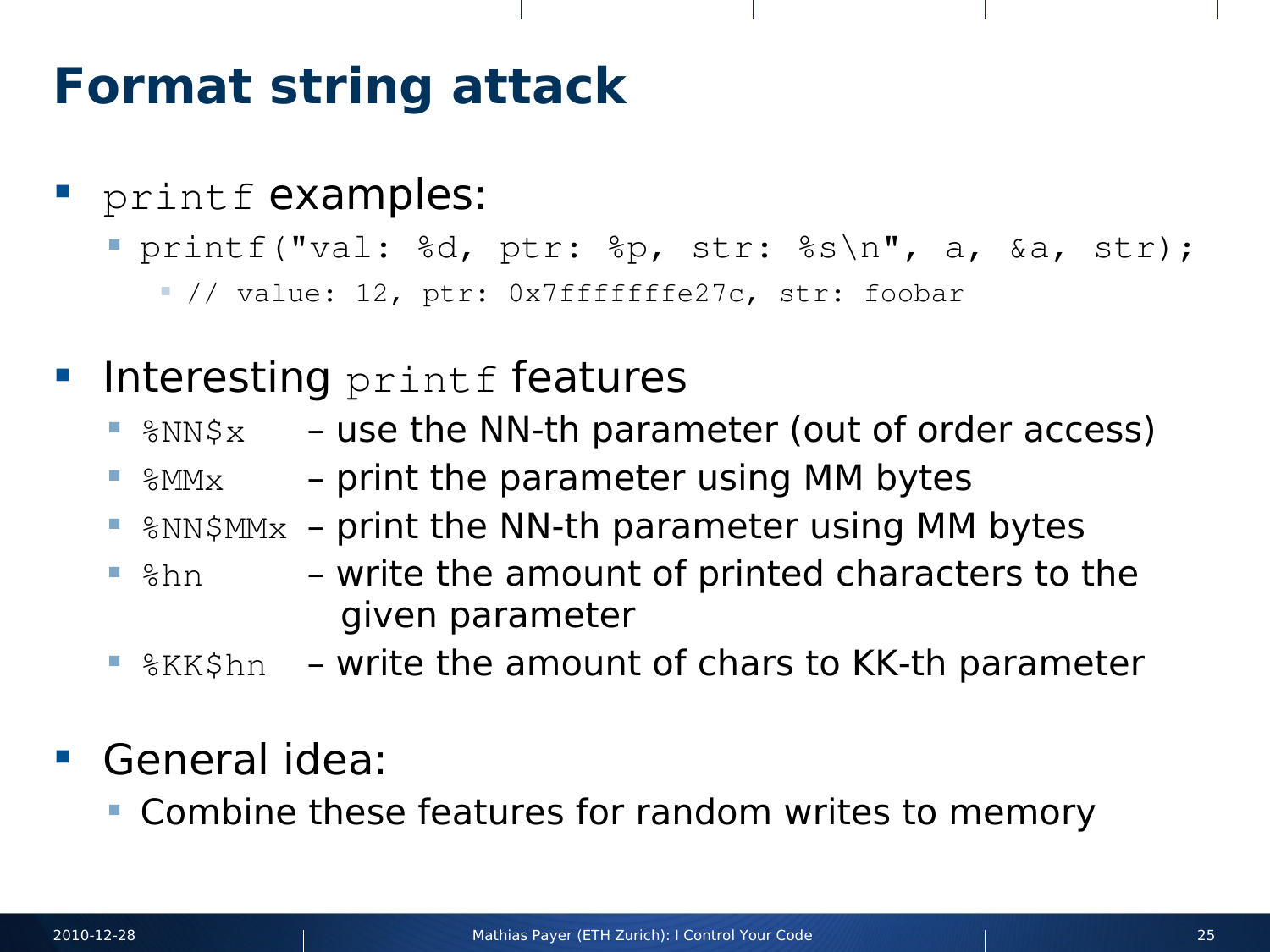### **Format string attack**

void foo(char\* cmp) { char text[1024]; strcpy(text, cmp); printf(text); // correct: printf("%s", text); }

- Use references to our string to retrieve pointers
	- **\x7c\xd3\xff\xff\x7e\xd3\xff\xff%12\$2043x.%12\$hn%11\$32102x%11\$hn**
	- Writes  $0 \times 0804$  to  $0 \times$ ffffd37e and  $0 \times 856$ a to  $0 \times$ ffffd37c
		- **First 8 bytes of the string contain 2 pointers to half words**
		- $\approx 12$ \$2043x prints 2043 bytes (increases the # of printed bytes)
		- $\blacksquare$  \$12\$hn writes a half word with the # of printed bytes to the first address
		- **811\$32102x writes 32102 more bytes**
		- **.** \$11\$hn writes the second half word to memory
		- This redirects the return instruction pointer to our special function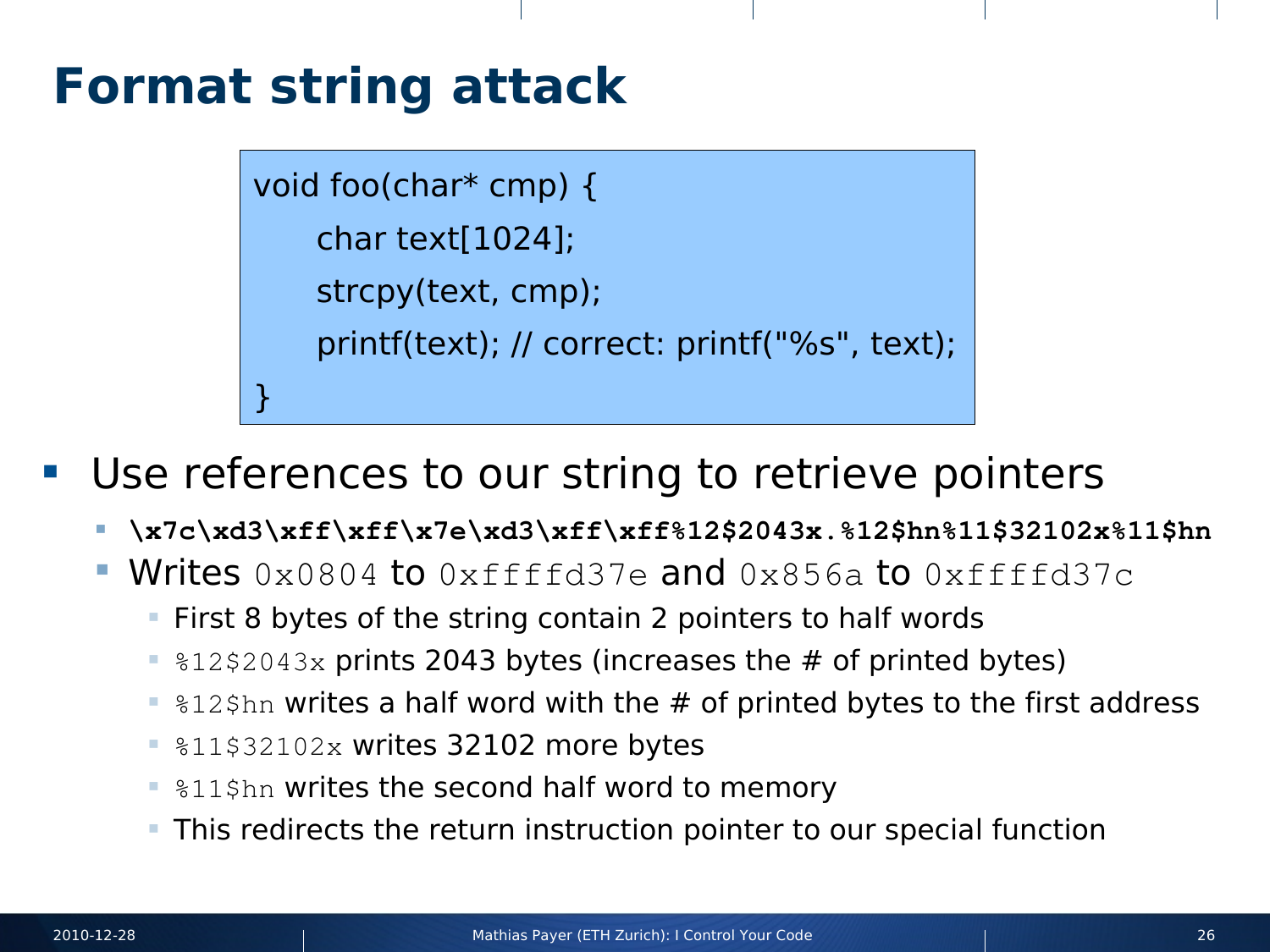# **Format string: a tool writers perspect.**



- **BT** stops the program when the control flow is redirected
	- Change of RIP to new function
	- System call guard checks arguments of system calls
	- Policy violations are detected and the program is stopped
- Random writes to memory only detectable with full memory tracking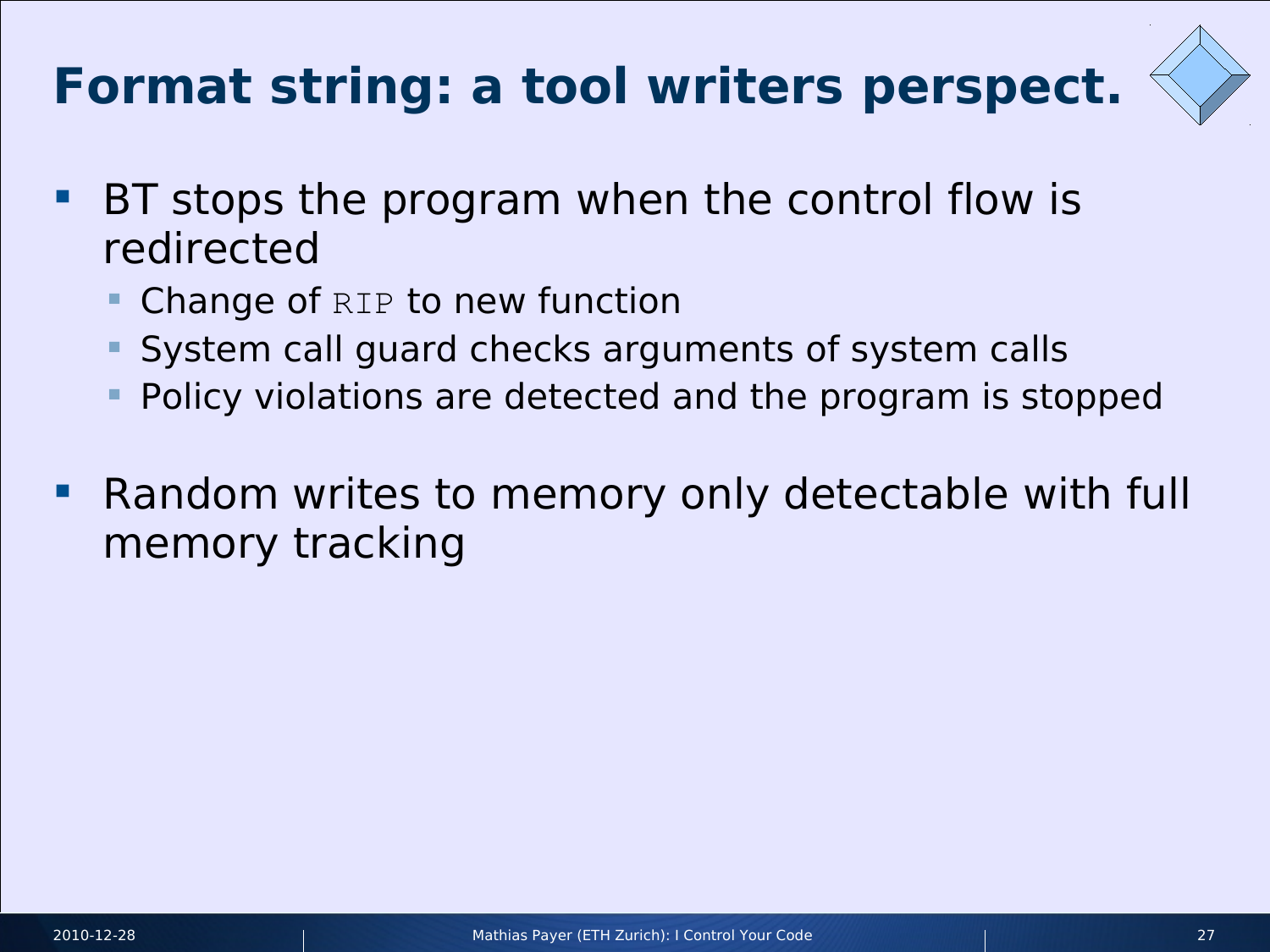#### **Arithmetic overflow**

- **Exploit overflows in data types** 
	- Sometimes the bounds are checked before an arithmetic operation
- **Data types are of a specific length, arithmetic** operations can cause overflows or underflows
	- Dangerous (unchecked) values passed to functions

#### Constraints

- Lax or implicit type conversions
- Sign errors, rounding errors, type overflows, and wrong pointer arithmetic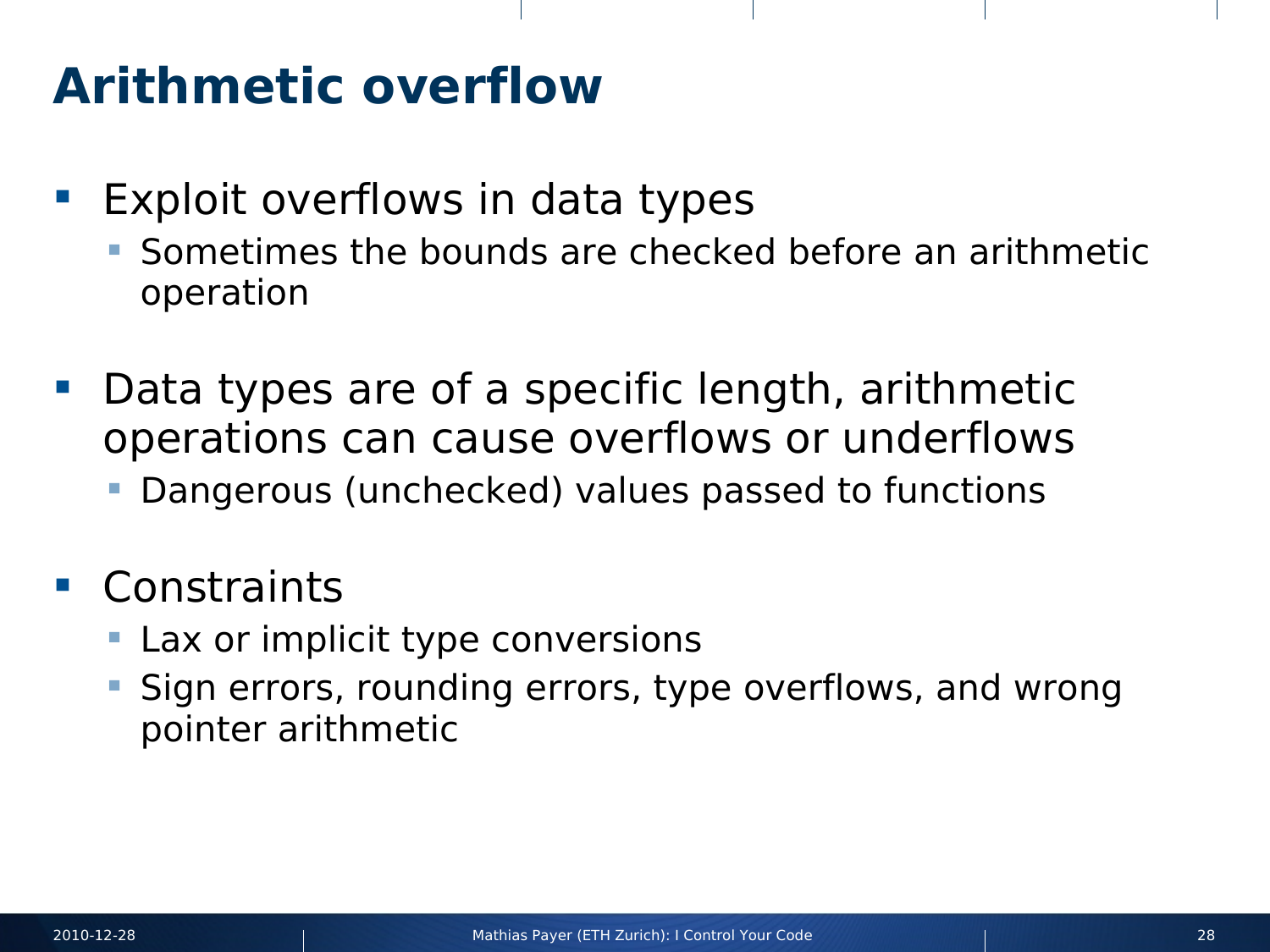#### **Arithmetic overflow**

```
/* found in: OpenSSH 3.3 */
nresp = packet\_get\_int();if (nresp > 0) {
 response = xmalloc(nresp*sizeof(char*));
for (i = 0; i < nresp; i + +)
 response[i] = packet get string(NULL);}
```
- Seems correct on first look
	- But pass 0x40000000 as len parameter
		- $\blacksquare$  sizeof(int)=4
		- $0 \times 40'00'00'00*4 = 0x1'00'00'00'00 = 0x00'00'00'00'$
	- **EXmalloc() Suceeds** 
		- Following loop overwrites (large) parts of memory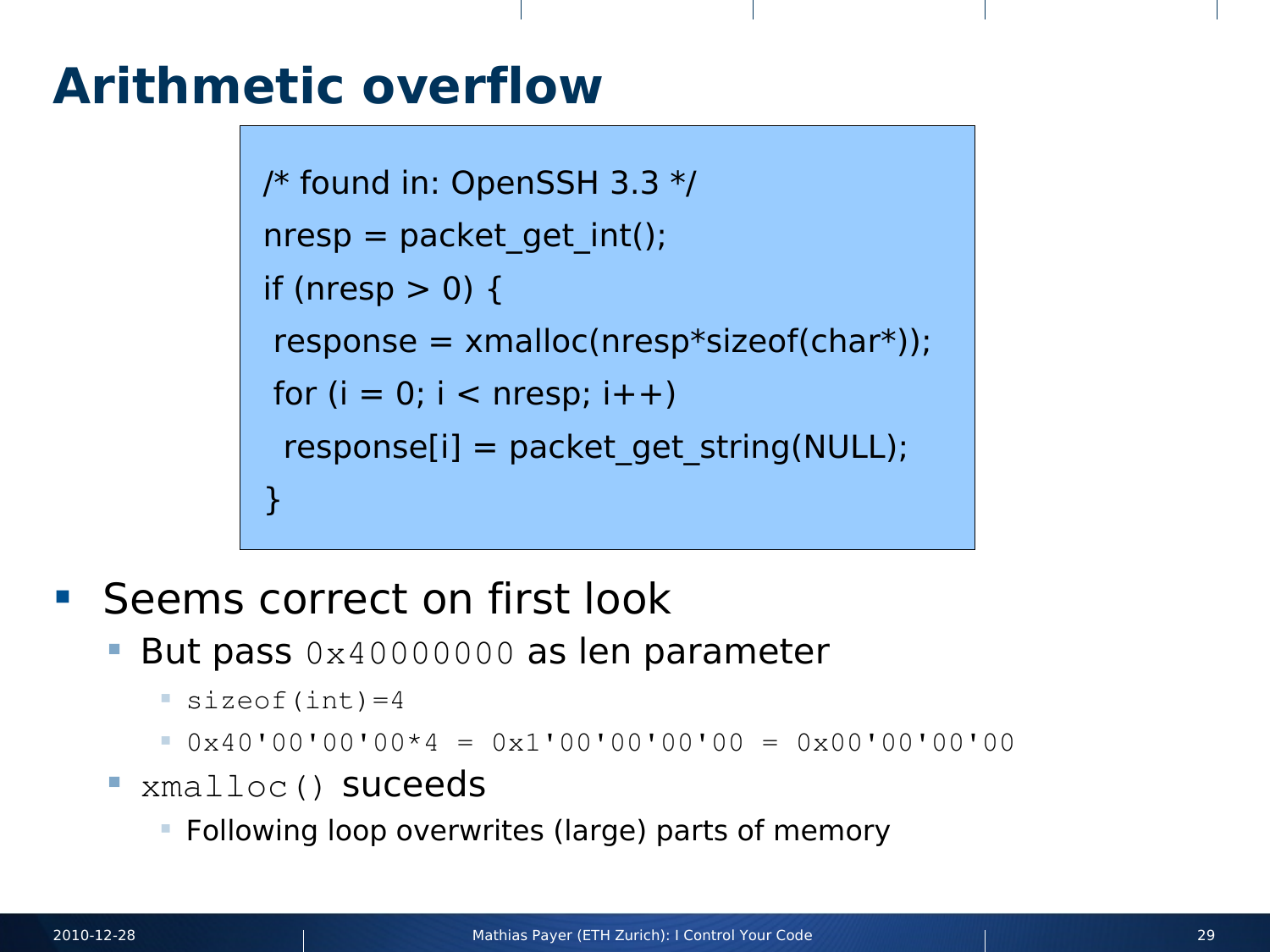# **Arith. ovfl: a tool writers perspective**



- **Often used to overwrite memory and prepare** secondary attack
	- Or can be used to inject code (similar to buffer overflow)
- BT detects the control flow transfer to illegal code
	- System call authorization protects from system call only attacks
- Food for thought: Use BT to analyze EFLAGS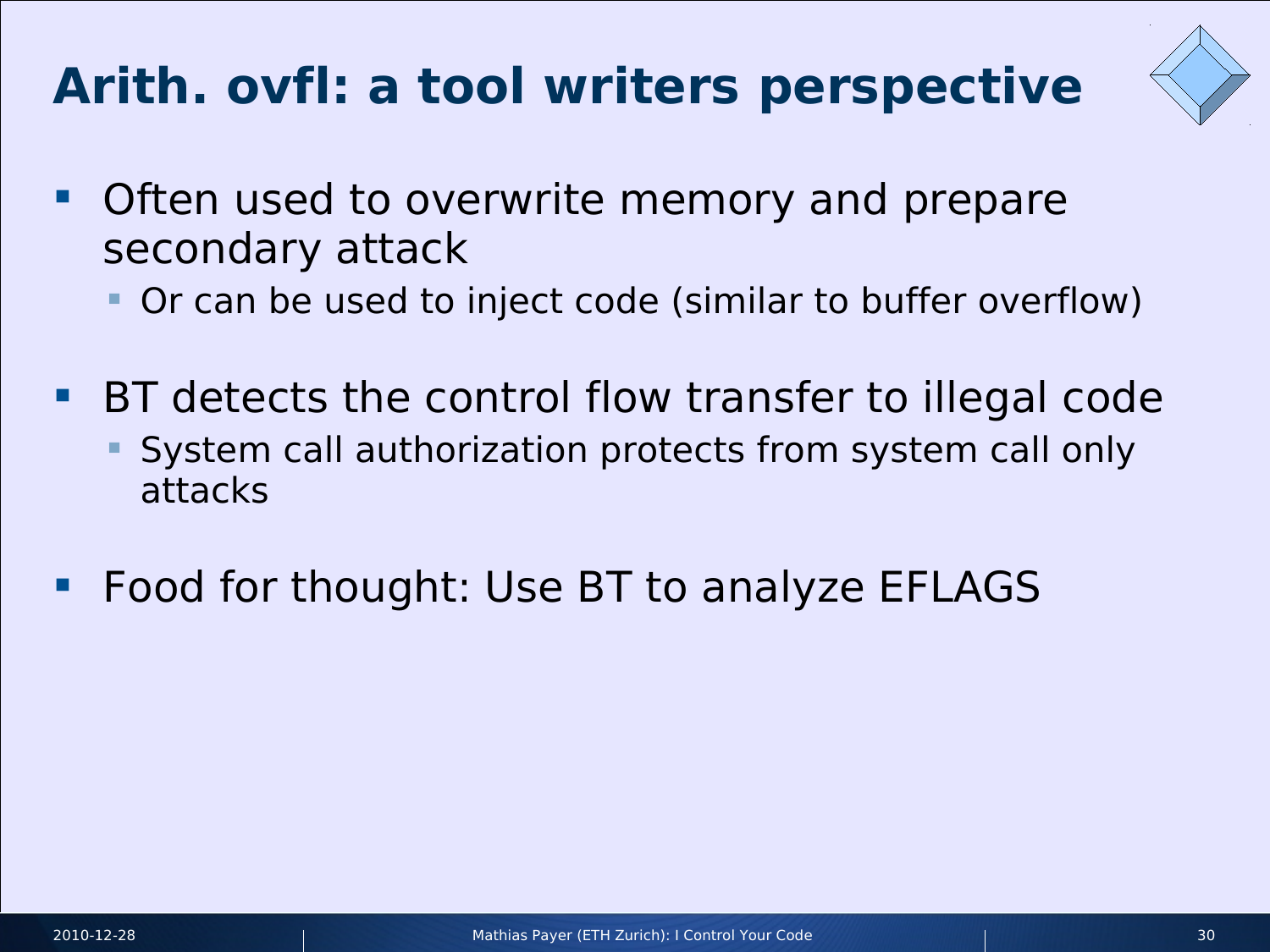#### **Data attack**

- **Exploits a missing or faulty bound check** 
	- **Writes data to an user-controlled address**
	- **Almost as much fun as format-string exploits**
- Results in a random write to memory
	- **Position and value often only partially checked** 
		- Use, e.g., integer overflow or combine with other attack

```
void foo(int pos, int value, int* data) {
    data[pos] = value;}
```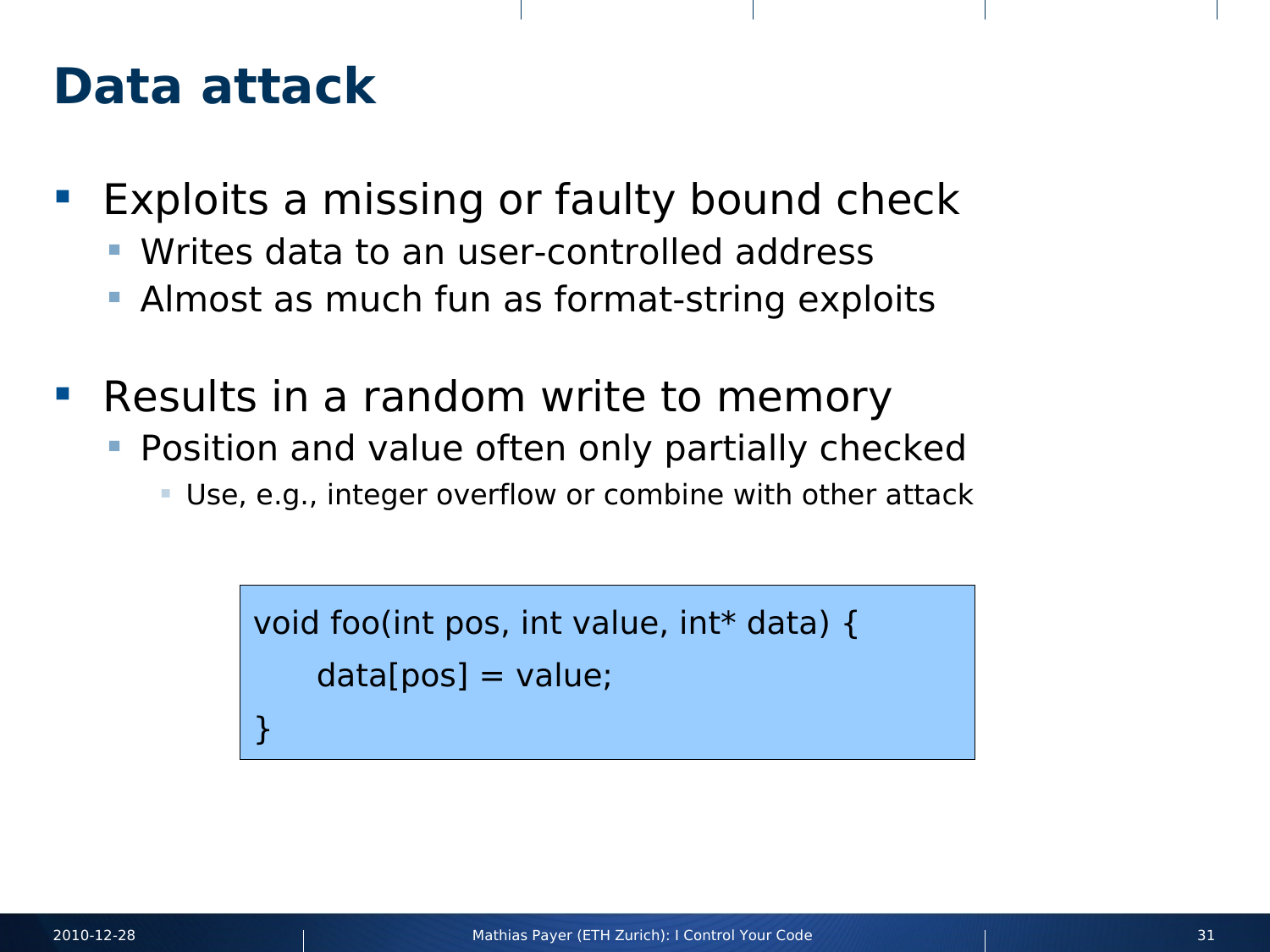# **Data attack: a tool writers perspective**



| void foo(int pos, int value, int* data) { |  |  |
|-------------------------------------------|--|--|
|-------------------------------------------|--|--|

 $data[pos] = value;$ 

|  | $ mov1$ $0x8$ (%ebp), %eax ; pos                      |                      |
|--|-------------------------------------------------------|----------------------|
|  | $ \texttt{shll} \texttt{S0x2},\texttt{\%eax} $        | ; pos $\star$ 4      |
|  | $ add1 0x10$ (%ebp), %eax ; data + pos*4              |                      |
|  |                                                       |                      |
|  | $\lceil \text{movl }$ $\text{sedx}$ , $\text{seax}$ ) | ; $data[pos] = val.$ |
|  |                                                       |                      |

- Random (4b) write to memory
	- Relative to position of data array (static?)
	- Constraint: pos and value are user controlled
- **Hard to detect, BT stops illegal control flow** transfers or illegal system calls

}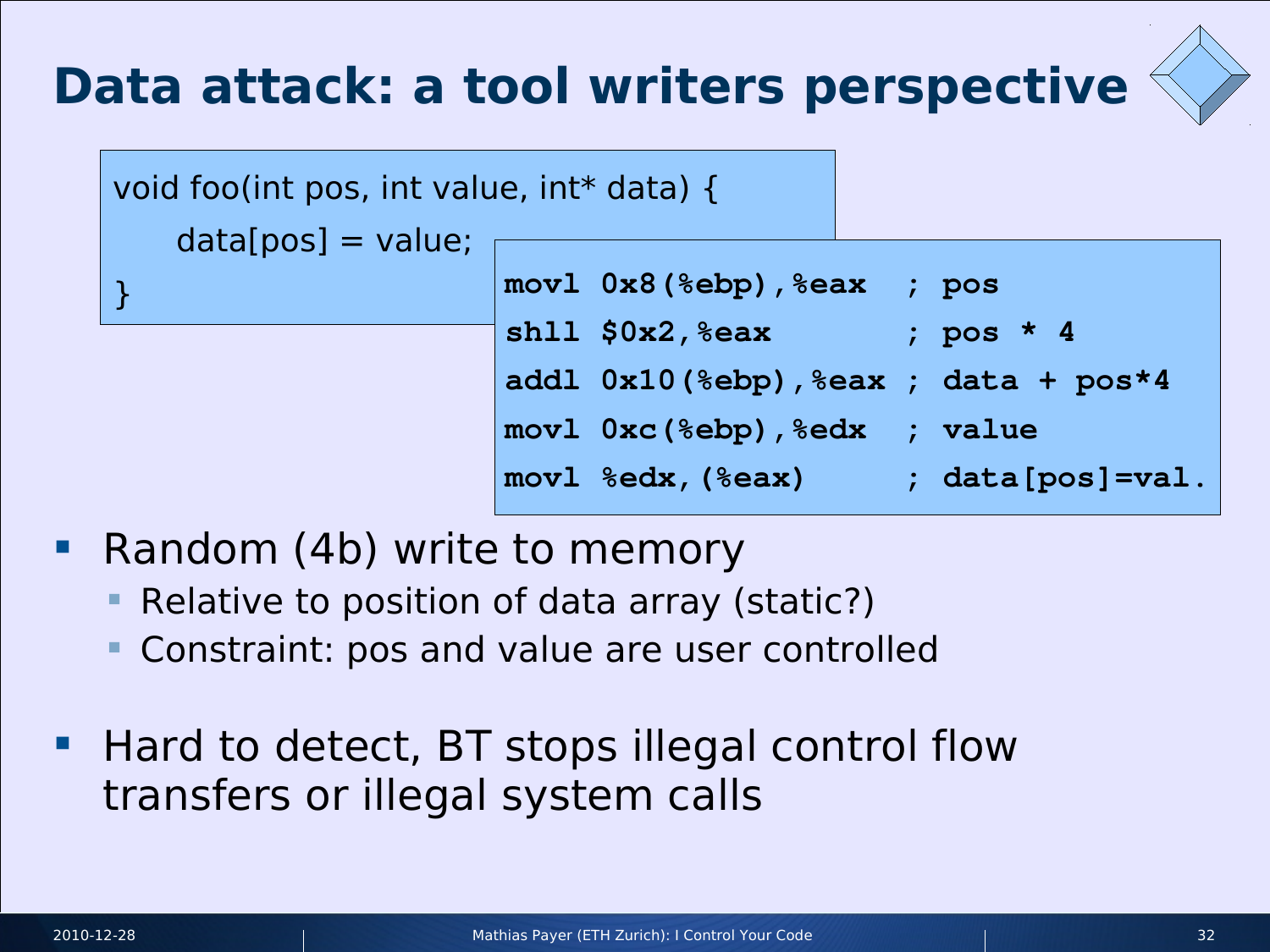# **Mixing x86\_64 and i386 code**

- Modern kernels support both x86\_64 and i386 code in parallel
	- Code can even be mixed in one program
- **System call authorization tools and static verifiers** work on the assumption that only one form of machine code is used
	- System calls have different numbers in 32bit and 64bit mode
	- **Checkers can be tricked to allow dangerous system calls**
- Only a dynamic runtime security system that is 64bit aware can guard against these threats
- See: Bypassing syscall filtering technologies (Chris Evans)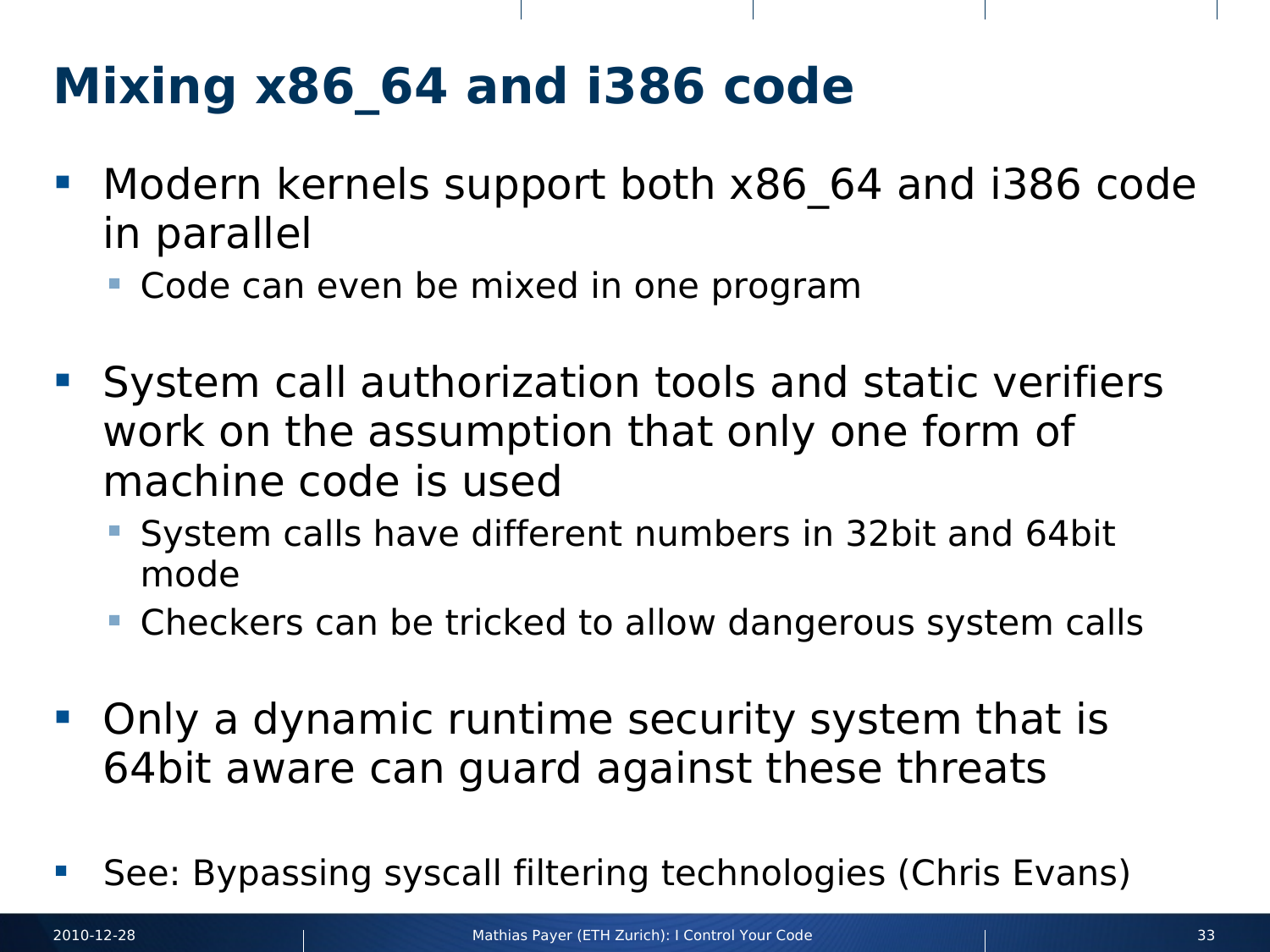# **Mixing code: a tool writers perspective**

- System calls mixup even worse for seccomp-based sandboxes
	- Seccomp allows exit, read, write, sigreturn
	- **Mixe-up allows** stat or chmod
- **BT detects long jump that switches between i386** and x86\_64 mode
	- Syscall tables switched accordingly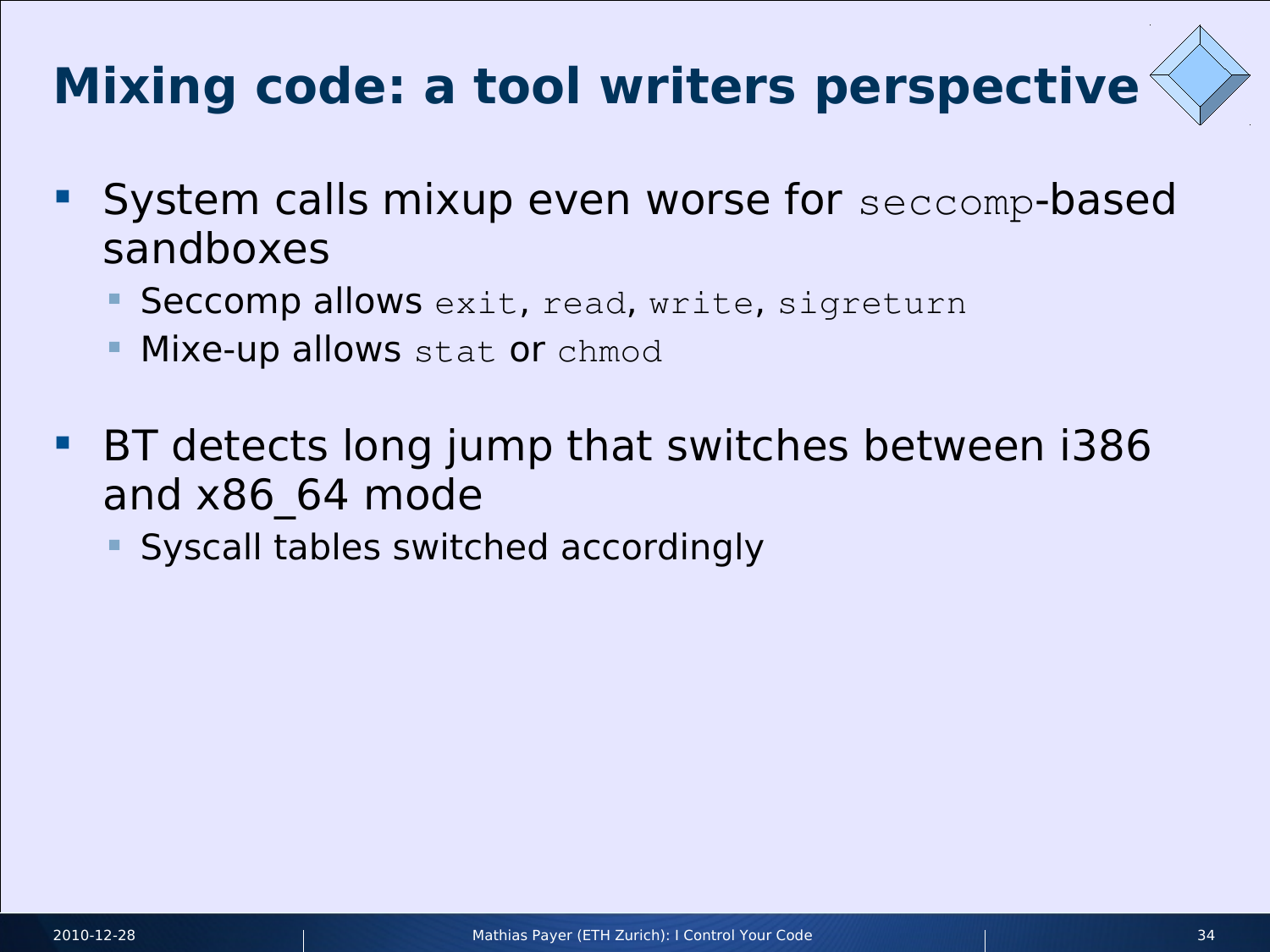#### **Demos**

- **This is what you've been waiting for**
- **Which exploit do you want to see?** 
	- **Heap-based code injection**
	- **Return-oriented programming**
	- **Format string attack**
- **Please vote!**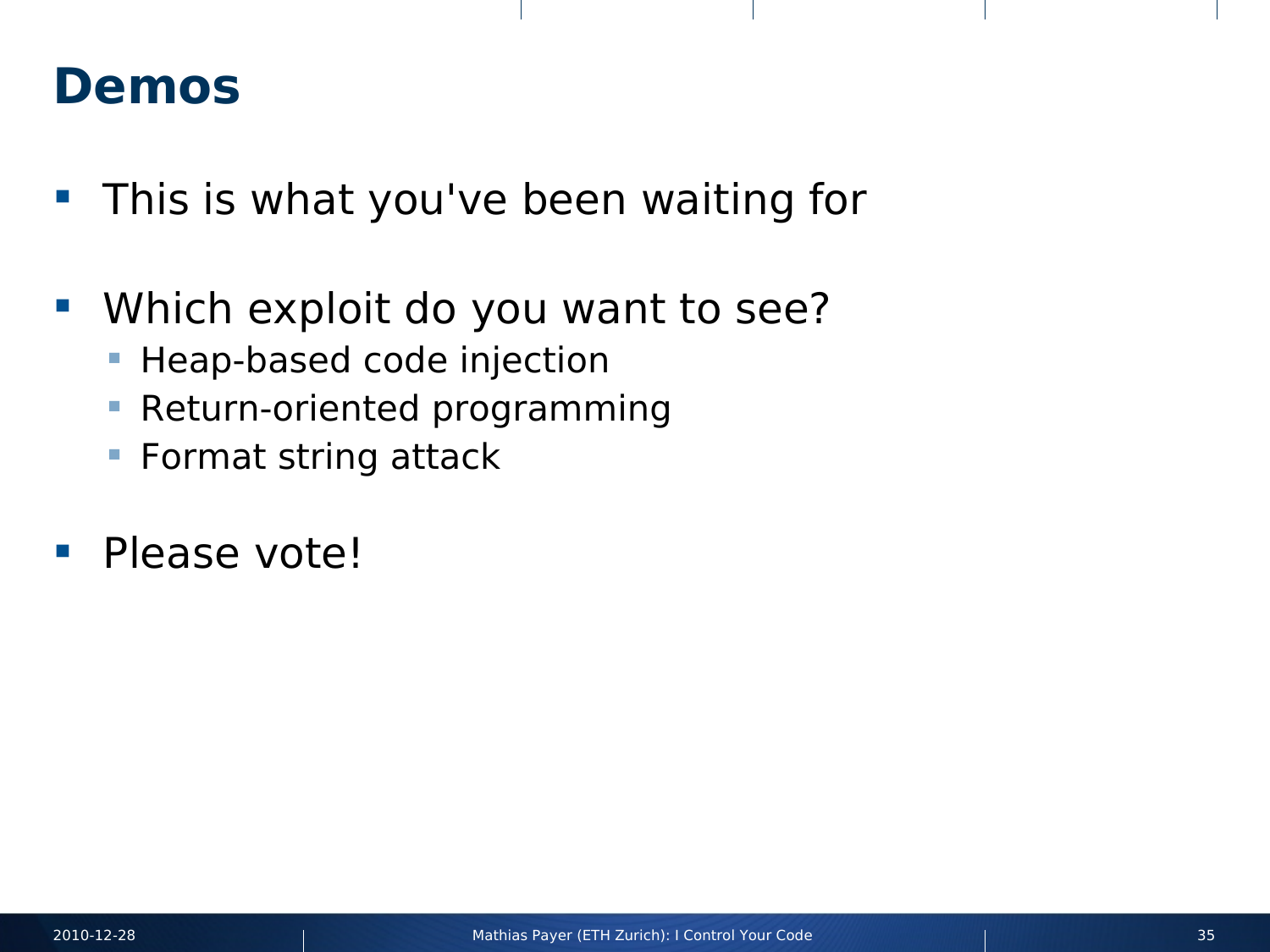# **Code injection: heap-based (DEMO)**

- **Open file, read data from file and execute** is\_foobar\_heap
	- Compare function is overwritten depending on file input
- **The BT would stop the program when the control** flow transfer to the heap is detected
	- Before the shellcode is even translated
	- Two exceptions would be triggered
		- Code is (about to be) executed in an non-executable area
		- **Function call to an unexported/unknown symbol**
- **Without security enabled BT translates and** disassembles exploit code
	- **See exploit dump**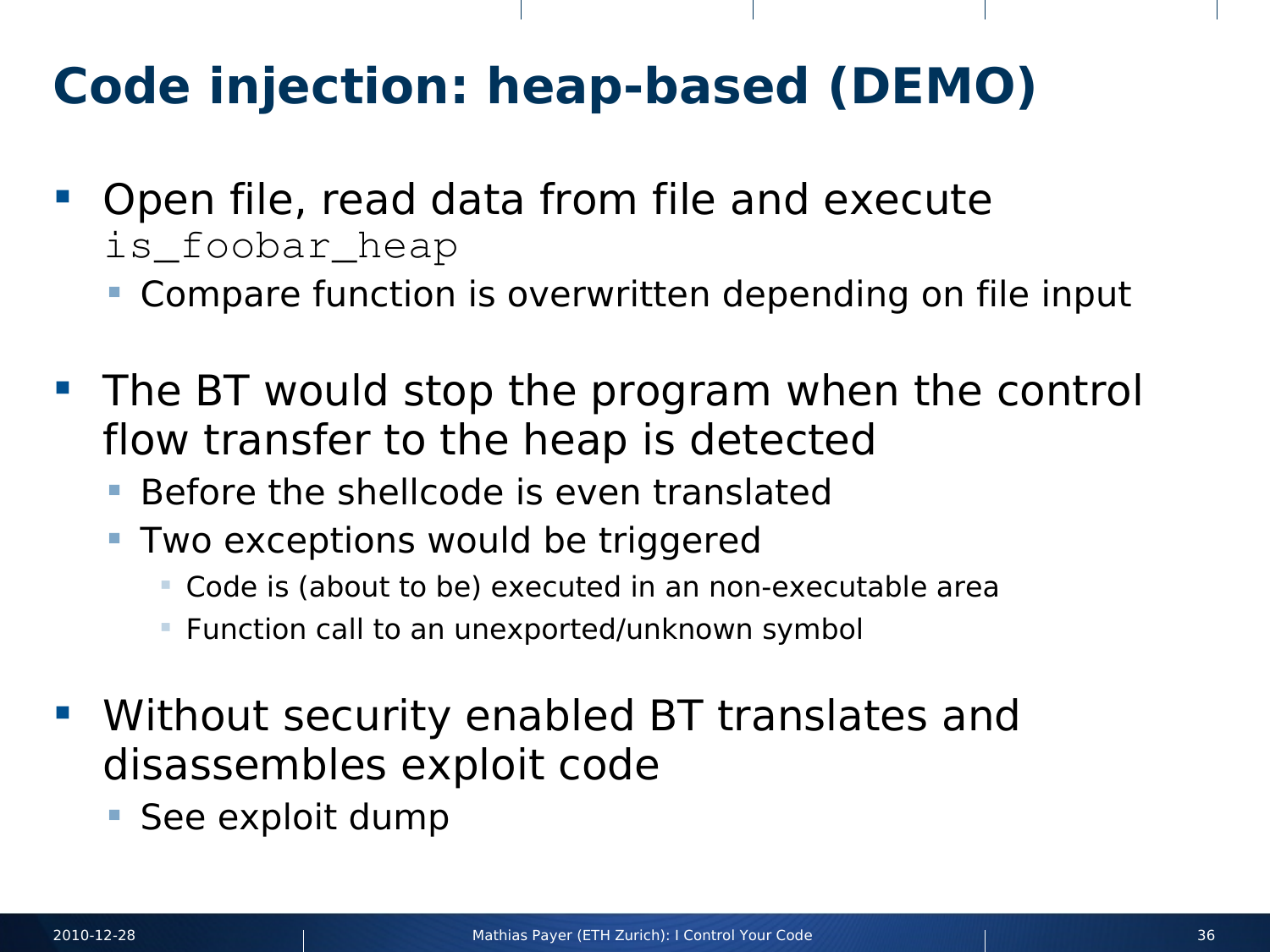# **Return-oriented programming (DEMO)**

- **Simple stack-based overflow used to prepare a** single stack frame
	- **Call to system with** /bin/sh as parameter
	- Original program fails after return from system
- **The BT would abort the program when the change** of the RIP is detected
	- The  $RIP$  now points to a non-exported symbol
	- The execve system call would be stopped as well
- BT without security translates and executes execve
	- Log shows last entry with a system call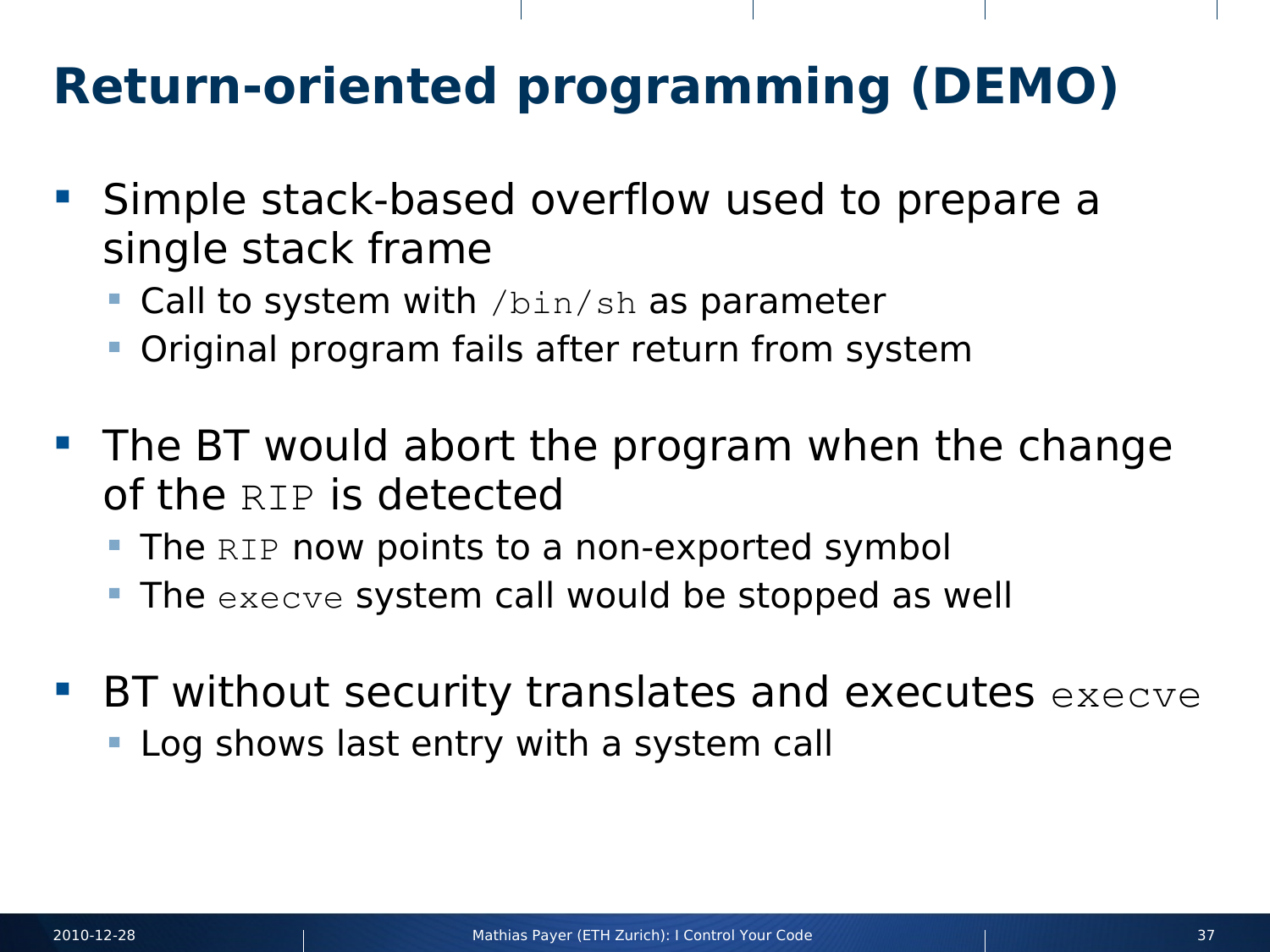## **Format string attack (DEMO)**

- **Attack combines two half-word writes** 
	- Only RIP overwritten
	- Real exploit would overwrite multiple words to prepare second stage of attack
- **The BT would abort the program when the change** of the RIP is detected
	- The RIP now points to a non-exported symbol
	- $\blacksquare$  The execve system call would be stopped as well
- $\blacksquare$  BT without security translates and executes  $\lnot$  execve
	- **Log shows last entry with a system call**